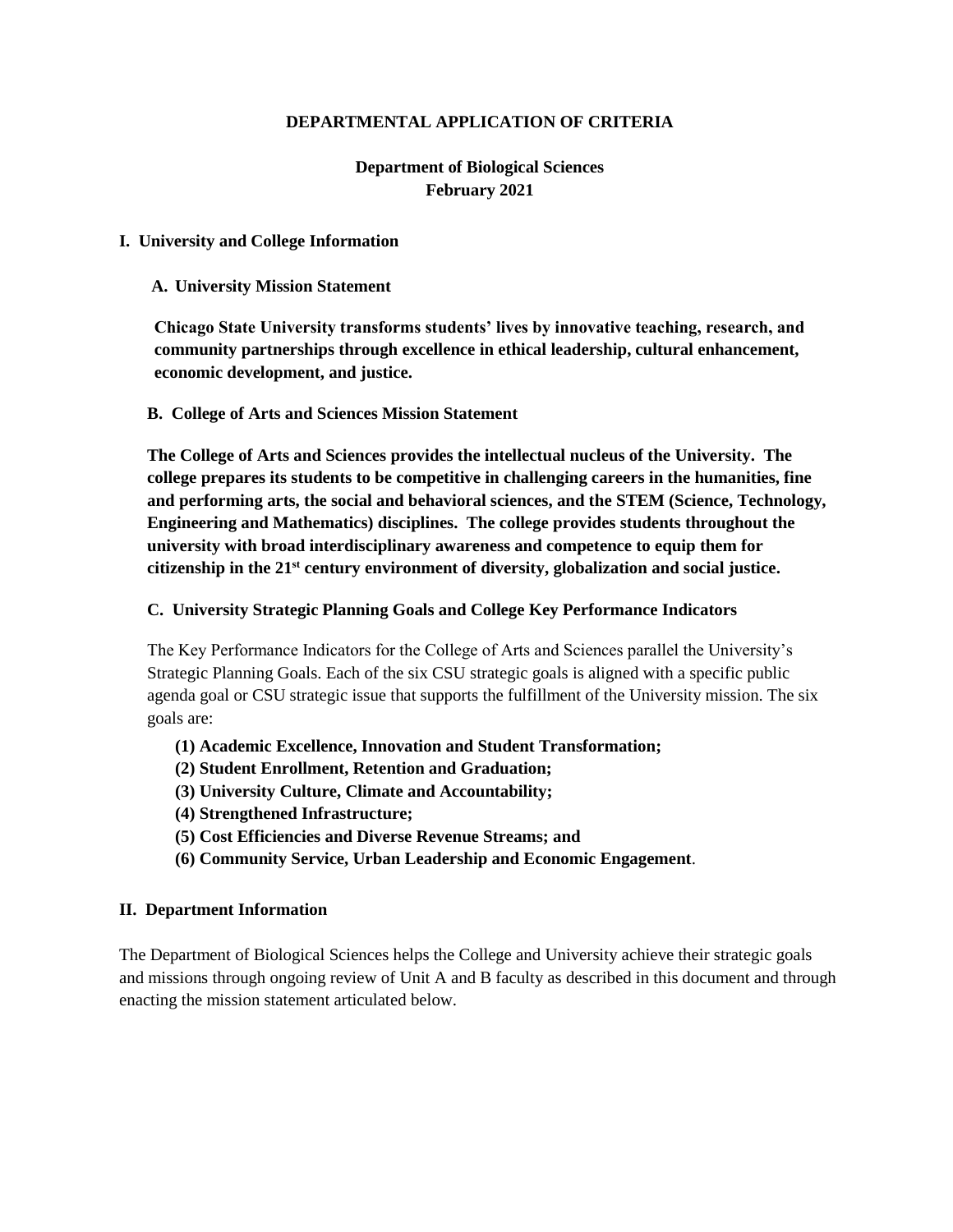#### **A. Department Mission Statement**

**The Department of Biological Sciences is committed to providing a rigorous curriculum to meet the needs of our diverse student population through courses, mentored research, and service opportunities. We strive to prepare our students for professional careers, postgraduate education and global citizenship. To this end, the department provides a strong educational foundation in STEM that supports innovation, entrepreneurship, leadership and community service.**

# **B. The Departmental Personal Committee (DPC)**

The Departmental Personnel Committee (DPC) evaluates probationary faculty; faculty applying for tenure, promotion or professional advancement increase; and unit B lecturers (full- and part-timer non-tenure track faculty). The DPC consists of (1) a rotating Chair selected by the Department Chair from among the pool of tenured faculty, and (2) all Unit A faculty at the current rank of Full Professor and faculty above the rank of the applicant. DPC evaluation is based on the standards described in this Departmental Application of Criteria (DAC) and terms of the *Contract*.

Unit A faculty are evaluated in a meeting(s) of the DPC. Each member casts a vote (yes, no, or abstain) on whether a candidate has met the standards for retention or promotion. The votes and a summary evaluation written by the DPC chair are reviewed and signed by the committee, then submitted to the Department Chair. Unit B lecturers are evaluated annually in a meeting of the DPC. The DPC evaluation is submitted as a recommendation to the Department Chair. The DPC evaluation is not included in Unit B personnel files.

### **C. Responsibilities of Candidates for Evaluation**

Faculty requesting evaluation must submit a portfolio of materials to the DPC that covers the period of consideration. The candidate must prepare the portfolio in accordance with the criteria contained in this DAC. The portfolio requires peer evaluations of teaching. Candidates must arrange for peers to evaluate their teaching and ensure that these evaluations are timely and include different faculty peers where possible.

Unit B lecturers must prepare a portfolio annually as specified herein and in the *Contract*. The DPC chair assigns members of the DPC to visit classes of Unit B lecturers after consultation with the lecturer.

Tenured faculty must submit a portfolio to the Department Chair biennially in accordance with the standards specified herein and in the *Contract*. The DPC does not evaluate these portfolios.

All Unit A faculty are encouraged to design a faculty development plan (**Appendix 1**) guided by their pending evaluation or promotion periods, relevant evaluation standards herein, and in the Contract.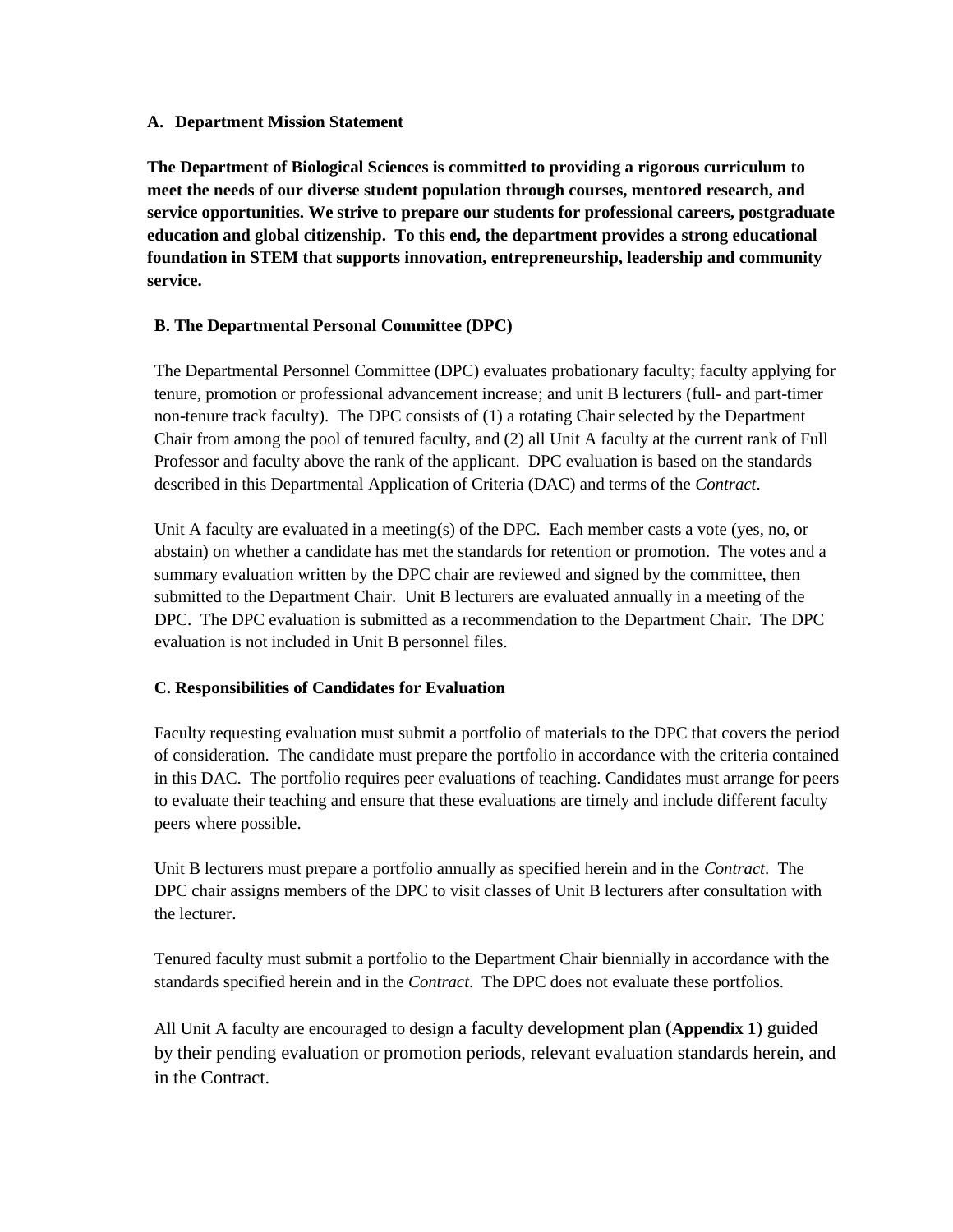### **III. Criteria for Unit A (Tenured and Tenure-Track) Faculty**

# **Relative importance of Teaching/Performance of Primary Duties, Research/Creative Activity, and Service.**

Unit A faculty are evaluated in three areas: Teaching/Performance of Primary Duties, Research/Creative Activity, and Service. All tenured and tenure-track candidates must meet the criteria at the level specified herein for each of the three areas of evaluation. Teaching/Performance of Primary Duties (PPD) is considered the most important of the three areas of evaluation, i.e., having higher standards as stipulated in the *Contract*. Research/Creative Activity and Service are given equal consideration. In addition to the narrative format below, this DAC includes appendices and tables that complement each other as an aggregate to facilitate the review process.

### **A. Teaching and Performance of Primary Duties**

The two sections of the category, Teaching/Performance of Primary Duties, are weighted in their evaluation in proportion to the assignment of CUEs on the Revised Work Assignment. The materials required to meet the performance standards for each section are described below and presented in tabular form in **Appendix 2.**

#### **1. Categories of Materials and Activities for evaluation of teaching/performance of primary duties**

(A) Categories of Materials and Activities for teaching traditional, hybrid or online courses

Applicants should organize their submission in the following four categories with category one being the most important (also consult criteria below and in **Appendix 2**).

- (1) classroom performance:
	- (a) report of class visitation (peer and chair evaluations);
	- (b) student evaluations;
- (2) course materials;
- (3) curriculum revision, development, and student learning assessment;
- (4) professional development for teaching improvement.

#### (B) Categories of Materials and Activities for performance of primary duties

Performance of primary duties is judged on the basis of details provided in Appendix 2. Examples of Primary Duties include Assessment Release Time, Advising Release Time, Program Coordinator release time, Administrative Release Time, Facilities Director, and other compensated activities not associated with Teaching or Research.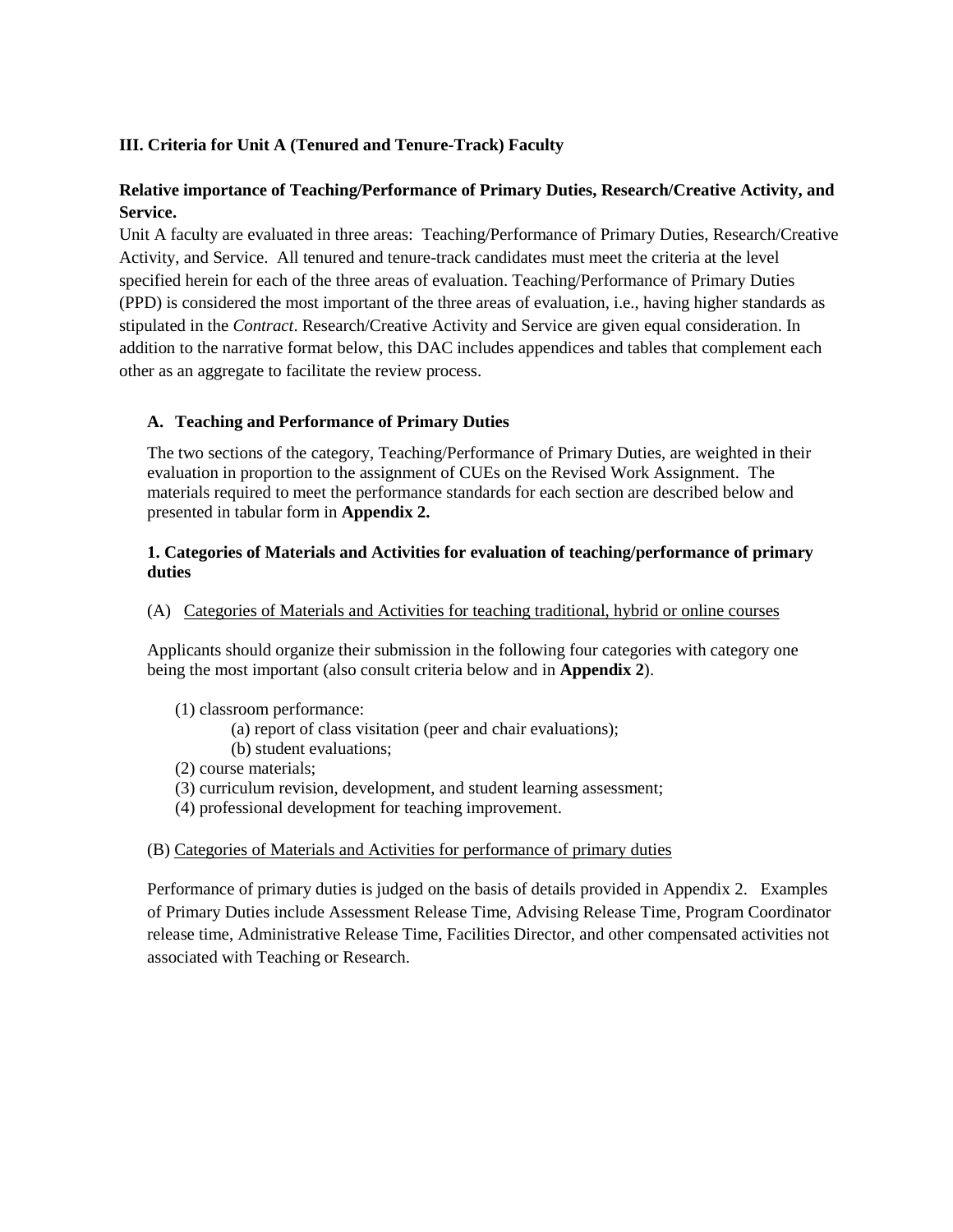#### **2. Evaluation Methods and Standards**

The materials required to meet the performance standards of Teaching/Performance of Primary Duties are listed below. Candidates must submit a narrative that outlines course evaluation results and other accomplishments in both areas, if applicable. A statement noting the teaching CUEs received versus actual course contact hours may also be included.

Candidates are expected to routinely contribute to assessment of student learning in their courses and are required to submit them in a timely fashion for courses that are part of scheduled departmental or general education assessment and/or accreditation plans.

#### a. Classroom Performance:

(1) Reports of class visitations for traditional (face to face), hybrid, and online courses:

Classroom visitations must: (1) be completed by a team, usually at different times, and composed of at least two DPC members appointed by the Chairperson of the Department Personnel Committee (DPC) in consultation with the candidate; (2) be completed within the evaluation period; and (3) follow guidelines and criteria detailed in the Peer Evaluation Form (**Appendix 3**).

Online/hybrid courses are treated equally as face-to-face courses in terms of classroom visitations, except that faculty teaching online/hybrid courses are required to schedule a time to enroll evaluators in their virtual class. Peer evaluators must be allowed to view relevant online course materials and activities in similar fashion as traditional courses.

#### (2) Student evaluations:

Each academic term except summer, all of an instructor's students must have the opportunity to evaluate their instructor's teaching effectiveness, except those enrolled in practica, tutorial, independent study, or other such courses. The evaluations are done as specified by the Department and University.

(3) Departmental chairperson evaluation:

The Department Chairperson must arrange to attend a class, in-person or virtually, given by the candidate. A classroom visitation report will be included in the Department Chairperson's evaluation of the candidate.

b. Course Materials:

Course materials are evaluated on the basis of appropriateness to the level of the course. Course materials must include: (1) up-to-date syllabi that include course objectives, student learning outcomes, course grading policies, and attendance policies; (2) representative lecture PowerPoints and/or other instructor presentation materials; (3) representative formative and summative assessments (e.g. quizzes, exams, term papers, and presentations, etc.); and (4) representative laboratory exercises and skill-building assignments if applicable. Other materials and evidence of course development, revision and assessment of student learning may be included, such as: (1)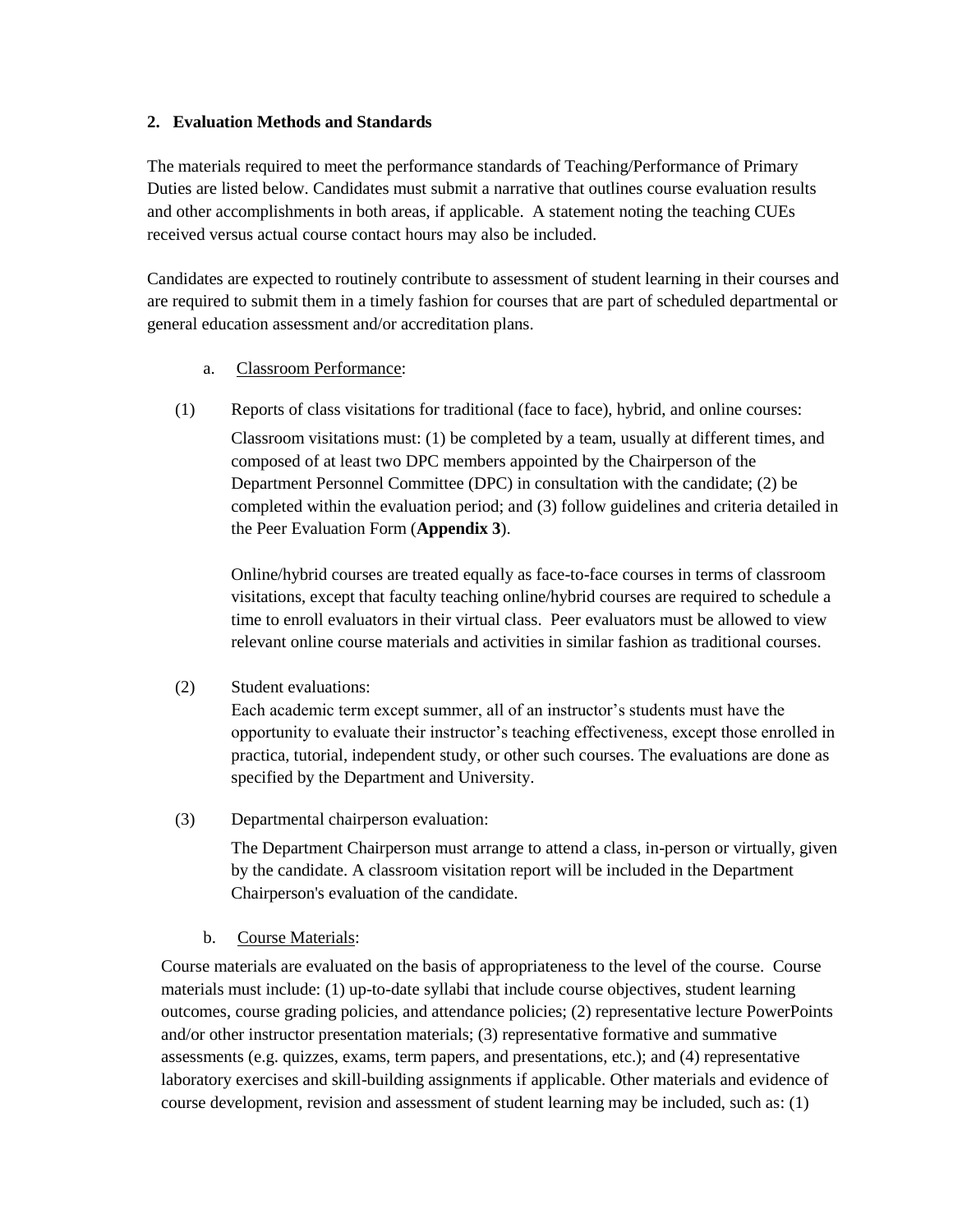samples of reading lists, (2) online course pages and resources, (3) the integration of technology to meet or enhance the goals of the course, (4) relevant certification or official recognition of excellence, and (5) student assessment reports. Student names must be de-identified in any materials submitted.

# c. Standards for Evaluating Teaching/PPD:

Based on documentable evidence submitted, the candidate will be judged by the voting members of the DPC as to whether or not he/she has fulfilled the required standards for teaching/PPD as per Article 19 of the *Contract*:

- 1) for retention of tenure-track faculty in probationary years one and two, "satisfactory" teaching/PPD; and
- 2) for retention in probationary year three, "effective" teaching/PPD; and
- 3) for retention in probationary year four, "highly effective" teaching/PPD; and
- 4) for retention in probationary year five, "significant" teaching/PPD;
- 5) for tenure, promotion to associate professor, and for professional advancement increase, "superior" teaching/PPD including student evaluations averaging 4.0 or higher
- 6) for promotion to professor, "superior" teaching/PPD and student evaluations of 4.0 or higher
- 7) for exceptionality, "exemplary" teaching/PPD and student evaluations of 4.5 or higher in two consecutive years

The following brief numerical criteria for teaching table will be applied to quantitatively judge student evaluations(\*):

| Satisfactory $>$ 3.0 | Effective $> 3.25$ | $\vert$ Highly Effective $> 3.5$ |
|----------------------|--------------------|----------------------------------|
| Significant $> 3.75$ | Superior 4.0       | Exemplary $> 4.5$                |

An average score of 3.0 (satisfactory) or higher is considered sufficient for all personnel actions except for promotion by exception such as tenure by exception and full professorship for which an average of 4.0 (full professor) or higher and 4.5 in two consecutive years (exceptionality). (\*) In courses that are taught as tutorials, the DPC reserves the leverage of considering possible bias in student evaluation due to low enrollment relative to the totally of other teaching materials.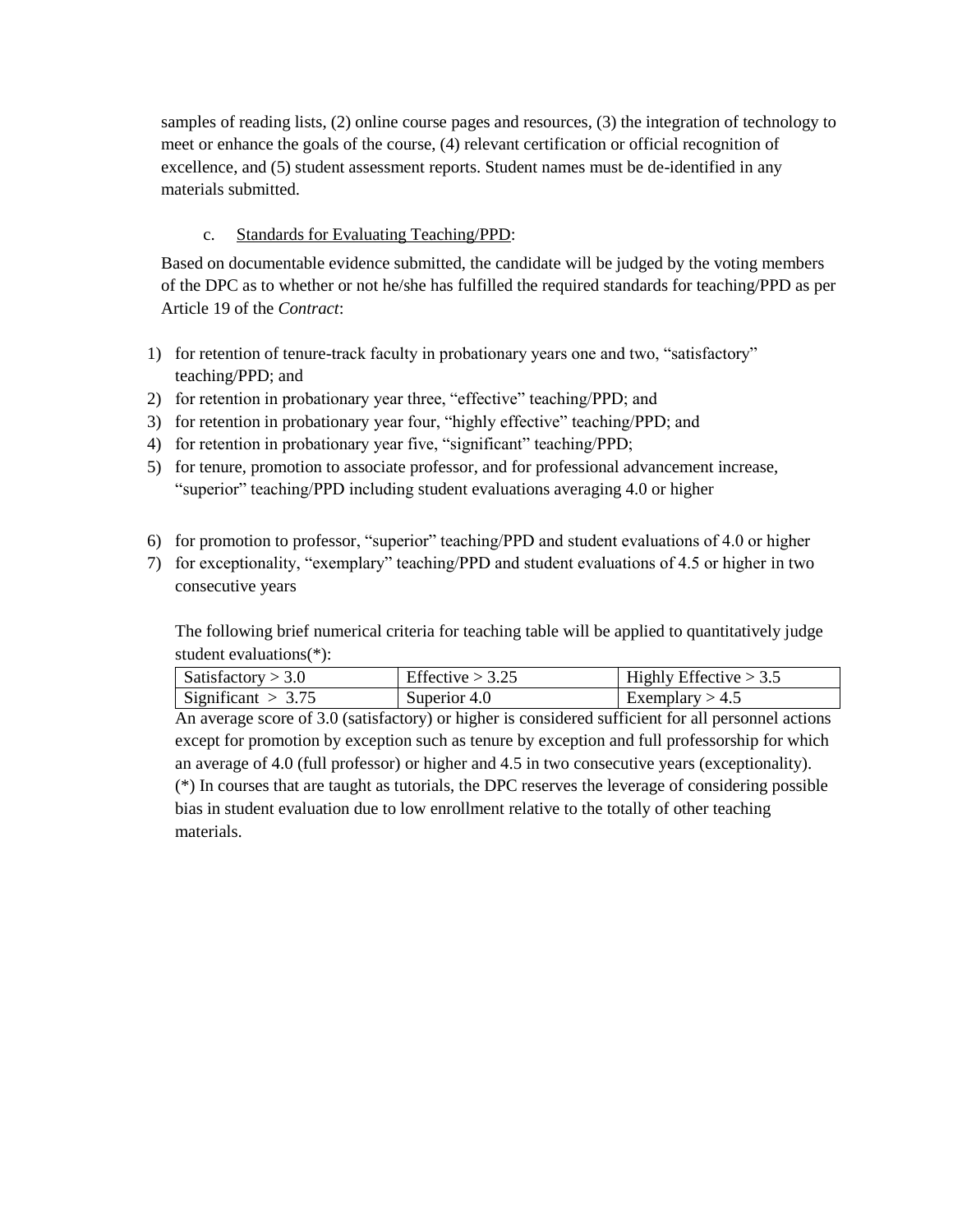### **B. Research/Creative Activity**

#### **1. Categories of Materials and Activities**

 Categories of Materials and Activities, in descending order of importance (see also Research/Creative Activity Table, **Appendix 4**)

(A) Publications and grants:

 a) Competitive, extramural, multi-year research grant or its progress report; b) Professional, peer-reviewed publications

- (B) Competitive fellowships and awards including one-year awards, training/retraining grants, preferably involving students;
- (C) Research presentation at a professional meeting, including, but not limited to, contributive paper, poster or oral presentation, or symposium; preferably involving students;
- (D) Professional and research development, including, but not limited to finished-master's thesis, professionally-related departmental or invited seminar, manuscript submitted for publication, submitted grant proposal, receipt of intramural research grant, contribution to relevant professional organizations and programs, pilot programs and novel or transformative collaborations, or research supervision and consultation with students, other than those claimed under Primary Duty and/or Service sections.

### **2. Evaluation Methods and Standards and Relative Importance**

The candidate will submit materials indicative of his/her Research/Creative Activity to the Department Chairperson. Candidates should include a narrative, outlining their accomplishments in this area and noting alignment with items in **Appendix 4**. Accomplishments involving CSU students should be highlighted. The submission will be made available to all members of the DPC for their consideration prior to discussion by the entire committee. If research achievements from higher importance levels have not been achieved, combinations of lower level achievements may be considered as a substitute.

### a. Standards for Evaluating Research/Creative Activity:

Based on the documentable evidence presented and quantitatively specified in **Appendix 4**, the candidate will be judged by the voting members of the DPC on whether he/she has fulfilled the required standard indicated for the appropriate retention, promotion or tenure category as per Article 19 of the *Contract*. The standards for evaluation are: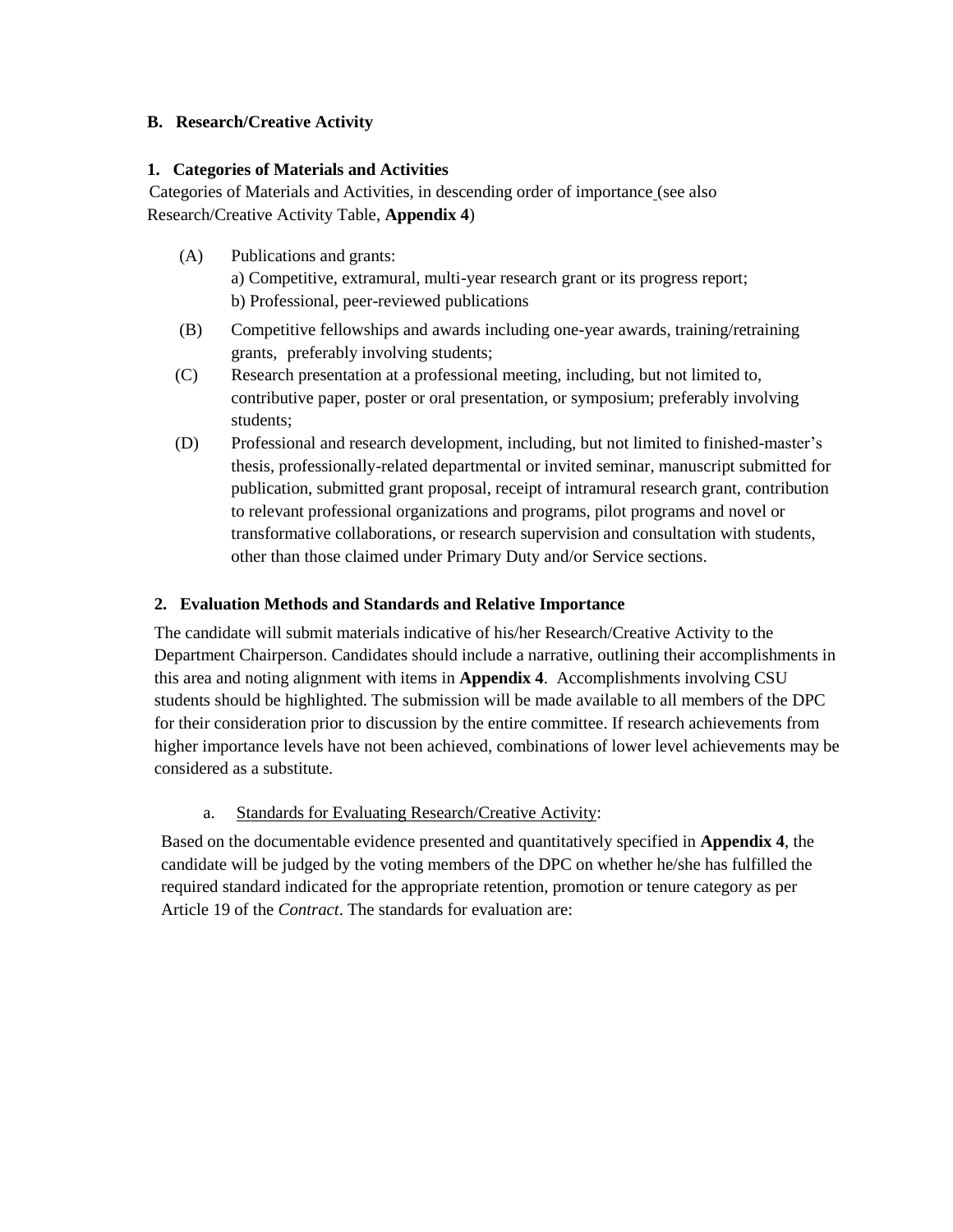- (1) For retention in probationary year one, "appropriate" research evidenced by completing at least **one** of the activities in Research/Creative Activity Table columns 1-4 (professional publication, research presentation at a professional meeting, extramural grant award or fellowship, or professional and research development);
- (2) For retention in probationary year two, includes time since beginning of employment, "satisfactory" research evidenced by completing **two** or more of the activities in Research/Creative Activity Table columns 1-4 (publication, extramural research grant or fellowship, research presentation at a professional meeting, or professional and research development);
- (3) For retention in probationary year three, "effective" research, evidenced by achieving at least **three** criteria in Research/Creative Activity Table columns 1-4 (publication or extramural research grant or fellowship award or research presentation at a professional meeting);
- (4) For retention in probationary year four, "highly effective" research, evidenced by achieving at least **three** criteria in Research/Creative Activity Table columns 1-4 (publication or extramural research grant or fellowship award, or either two research presentations at local or internal professional meetings or one research presentation at a national or international professional meeting);
- (5) For retention in probationary year five, "significant" research, evidenced by achieving at least **three** criteria in Research/Creative Activity Table column 1-4 (publication or extramural research grant or fellowship award, or either three research presentations at local or internal professional meetings or one research presentation at a national or international professional meeting);
- (6) For promotion to Associate Professor, "significant" research, evidenced by achieving **two** criteria in Research/Creative Activity Table column 1 (extramural research grant or publication), and **three** criteria from column 3 (two research presentations at local or internal professional meetings are equal to one research presentation at a national or international professional meeting), and **two** additional criteria from any column (1-4);
- (7) For tenure, "significant" research as evidenced by achieving, while at CSU, **two** criteria in Research/Creative Activity Table column 1 publication or extramural research grant), and **three** from column 3 (two research presentations at local or internal professional meetings are equal to one research presentation at a national or international professional meeting), and **three** additional items from any of the four columns;
- (8) For promotion to Professor, "superior" research, evidenced by achieving both of the **two** criteria in Research/Creative Activity Table columns 1A, including 1A (a) (Competitive, extramural grant), and at least **three** criteria that include 2A and columns 3 or 4 while a member of CSU faculty, and published during the appropriate evaluation period (see *Contract*);
- (9) For professional advancement increase, "superior" research, as evidenced by achieving **two** criteria in the Research/Creative Activity Table columns 1A or 2A (on research performed while a member of CSU faculty), and published during the evaluation period (see *Contract*) and at least "significant" service (defined below);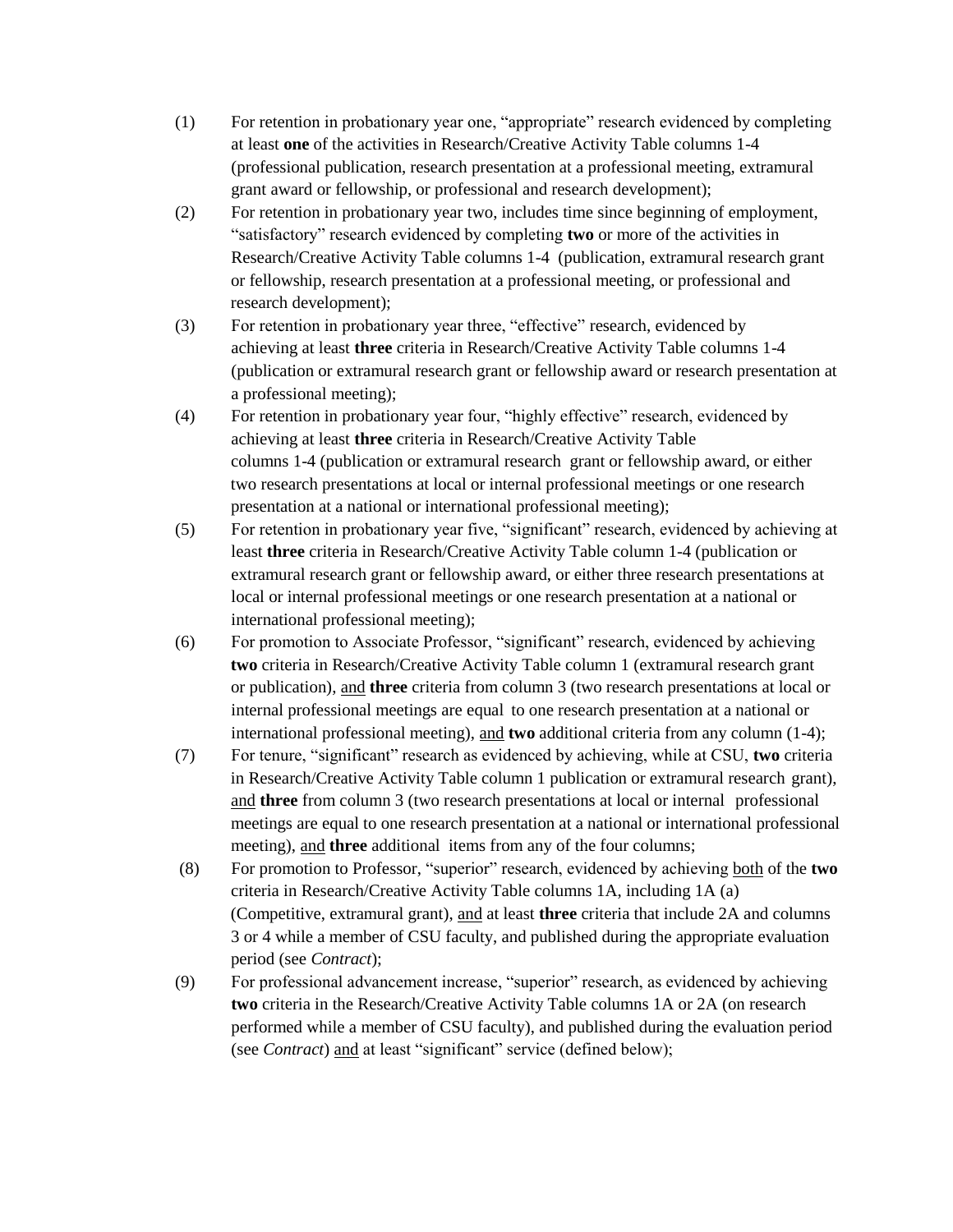OR "significant" research, as evidenced by achieving a criterion in Research/Creative Activity Table column 1 (publication) while in current rank, column 1A or 2A (external grant) while in current rank, column 3 (presentation) on research performed while a member of CSU faculty, and "superior" service (defined below). Each area shall be examined in the aggregate, that is, taken as a whole, through the last five years prior to the evaluation; and

(10) Exception, research that exceeds "superior" as evidenced by achieving both of the **two** criteria in Research/Creative Activity Table columns 1A, including 1A(a) (Competitive, extramural grant), and at least **four** criteria that include 2A and columns 3 or 4 that includes student involvement while a member of CSU faculty, and published during the appropriate evaluation period (see *Contract*) .

#### **C. Service**

#### **1. Categories of Materials and Activities**

### a. Categories of Materials and Activities (must be unassigned, non-compensated; see also **Service Table, Appendix 5**): PROPOSED

- (1) Departmental activities:
- a) Member of Departmental committees or other initiatives including search, grievance comm., peer evaluation, etc.; include evidence of active participation;
- b) Leadership on Departmental committees or other initiatives;
- c) Student advising; Student club/group advisor; Research mentorship;
- d) Student retention/recruitment activities; facilitating formal exchanges among students and faculty, other institutions or groups;
- e) Member of graduate student thesis committee.
- (2) University and College activities:
- a) Active participation on College or University committees or other initiatives including accreditation, curriculum, search, comm., etc.);
- b) Leadership role on University or College committees or initiatives;
- c) Advisor to student clubs/groups;
- d) Participation in university or college-wide retention/recruitment activities, student symposia or workshops;
- e) Union service.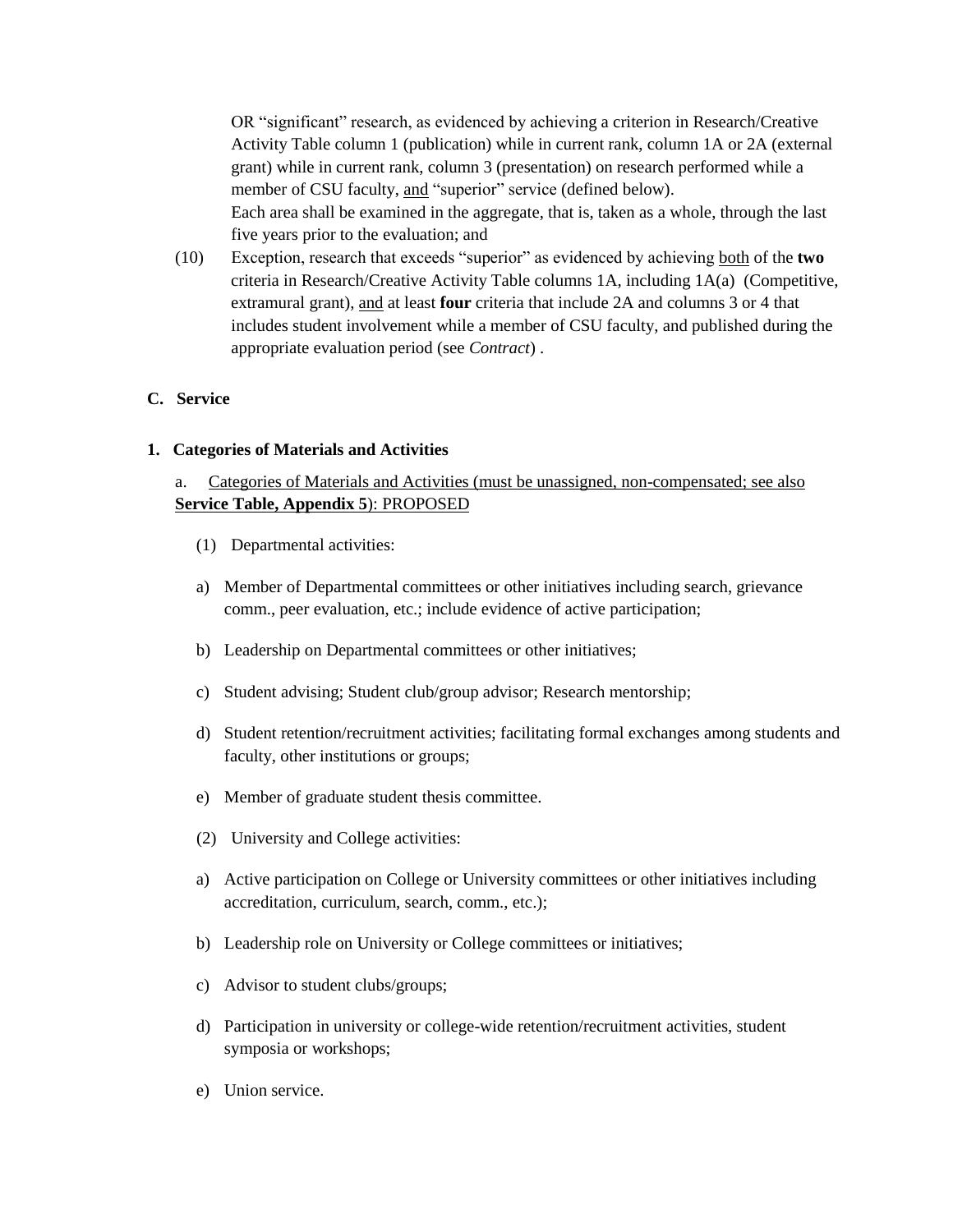- (3) Professionally-related public and community service including, but not limited to:
- a) Lectures, workshops or presentations to public audiences;
- b) Service to professional organizations including grant, manuscript review or committee participation;
- c) Judge at science fairs, external research symposia or similar events.
- (4) Other uncompensated service not otherwise categorized such as technical and facility support, consult, or advising external theses/dissertations.

### b. Relative Importance

Service activity at the Department, University and College levels is considered to be of equal importance and more important than community service. Serving as an officer or in some other leadership role is considered a more significant contribution than serving as a member of a committee.

### **2. Evaluation Methods and Standards**

The candidate will submit a summary sheet, narrative and documentation of his/her service to the Department Chairperson. These will be made available to all members of the DPC for their consideration prior to the discussion by the entire committee. If higher level service achievements have not been achieved, combinations of lower level achievements may be considered as a substitute for them.

### a. Standards for Evaluating Service:

Based on the documentable evidence presented and quantitatively specified in the **Service Table Appendix 5**, the candidate is judged by the voting members of the DPC as to whether or not he/she has fulfilled the required standard indicated for the appropriate retention, promotion or tenure category as per Article 19 of the *Contract*. The standards for evaluation are: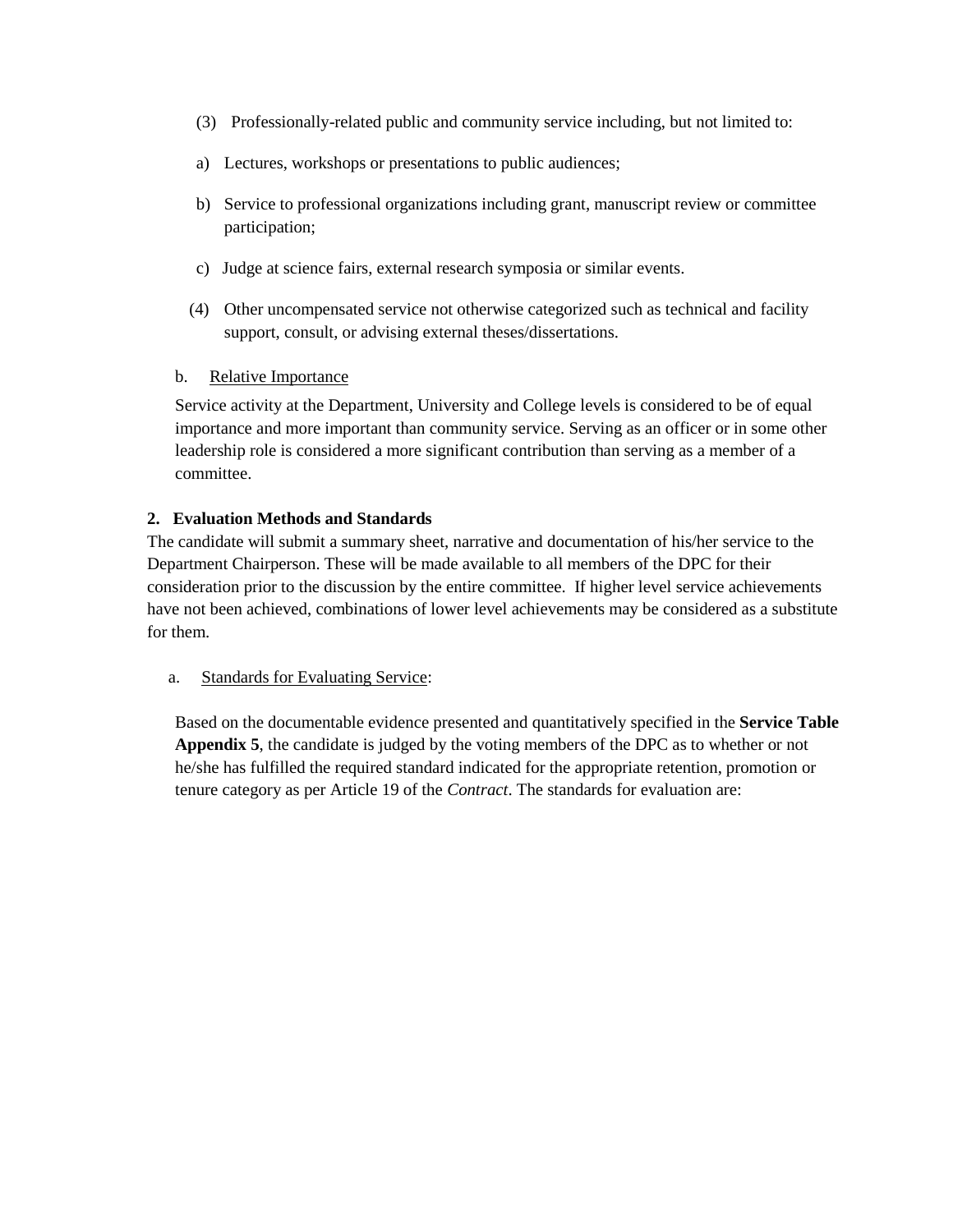- (1) For retention in probationary year one, "appropriate" service, as evidenced by service at the department or college/university level;
- (2) For retention in probationary year two and for promotion to assistant professor, "satisfactory" service, as evidenced by effective participation at the department or college/university level;
- (3) For retention in probationary year three, "highly satisfactory" service, as evidenced by highly satisfactory participation on one or more department committees and service at the college/university level;
- (4) For retention in probationary year four, "effective" service, as evidenced by effective participation on two or more department committees and service on at least one committee at the college/university level;
- (5) For retention in probationary year five, "highly effective" service, as evidenced by highly effective participation on two or more department committees and service on at least one committee at the college/university level;
- (6) For tenure and promotion to associate professor, "significant" service, as evidenced by significant participation on three or more department committees and service on at least two committees at the college/university level;
- (7) For promotion to professor, "superior" service, as evidenced by continuously active service at the department and college/university level;
- (8) For professional advancement increase, "superior" service, as evidenced by continuously active service at the department and college/university level at least "significant" research (see above) or "significant" service, as evidence by effective participation on department committees and service at the university level and "superior" research (see above). Publications or grant awards in science teaching, teaching technology, or course enhancement may also be used as evidence of "superior" service for the PAI award. Each area shall be examine in the aggregate, that is, taken as a whole, through the last five years prior to the evaluation
- (9) Exception, as evidenced by serving as an officer at the department and college/university levels and official relevant recognition of excellence in this area, and substantial and ongoing service in the community especially column 3A from Service Table.

# **IV. Criteria for Unit B Faculty (Lecturers)**

### **A. Teaching/Performance of Primary Duties**

Candidates are asked to submit a portfolio that includes 1) a summary narrative, 2) visitation and student evaluation results, 3) assessment activities if applicable, 4) representative course materials, and 5) other accomplishments including non-teaching compensated duties, if applicable, during the period of evaluation.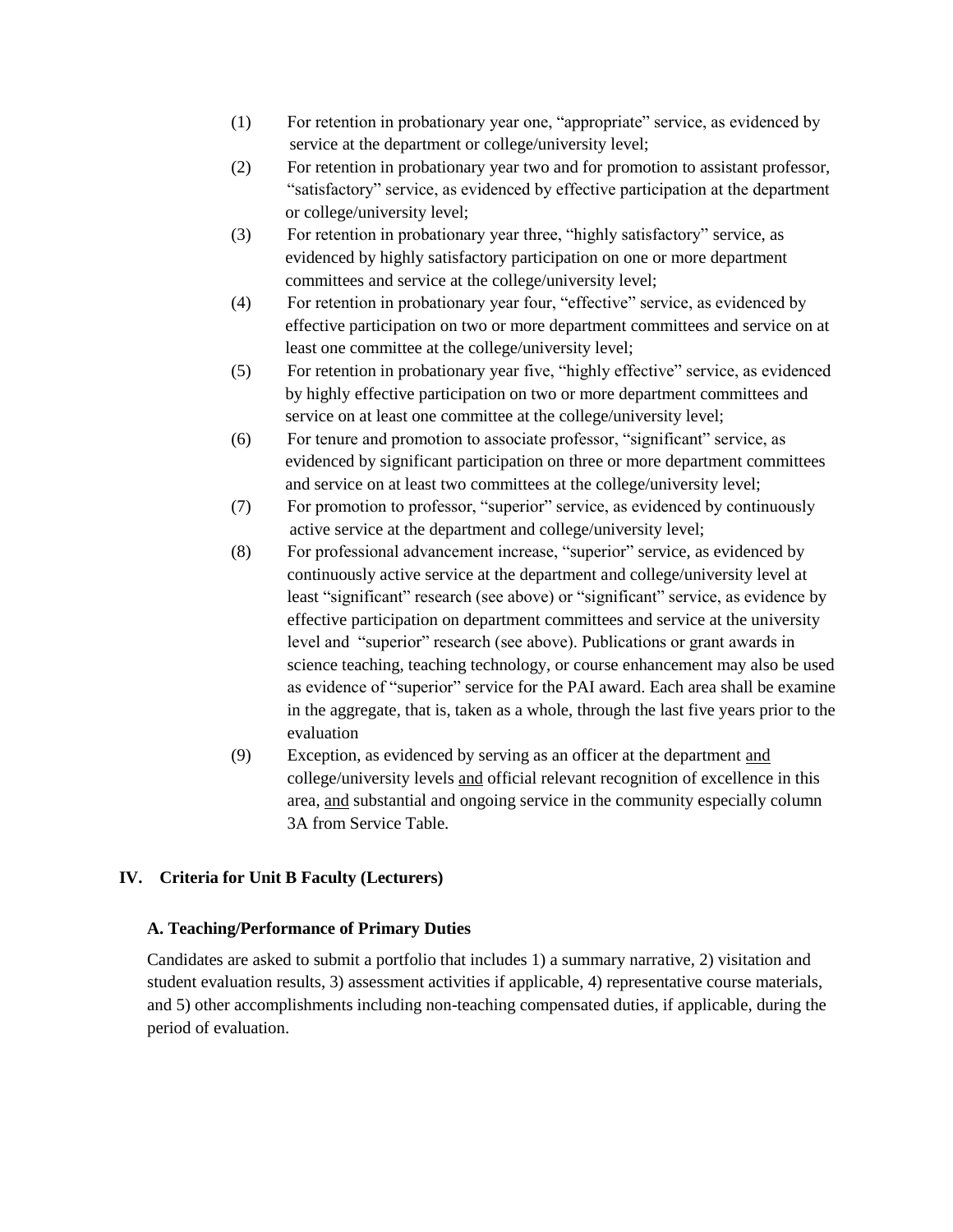#### **1. Categories of Materials and Activities**

# a. Categories of materials and activities to be evaluated for teaching traditional, hybrid and online courses

- (1) Classroom performance:
	- (a) Reports of class visitation (peer and chair evaluations);
	- (b) Student evaluations;
- (2) Course materials; and
- (3) Student Assessment contributions.

Teaching is judged collectively on the basis of the above categories with classroom visitation reports and student evaluations, as well as course materials, being the most important categories.

b. Categories of materials and activities for performance of primary duties other than teaching Unit B faculty do not normally perform duties other than teacher, but, if so then, their Performance of Primary Duties will be judged on the basis of evidence provided for completion (see **Appendix 2** for suggestions). Overall performance is to be weighted in their evaluation in proportion to the time spent on teaching versus other compensated primary duty.

# **2. Evaluation Methods and Standards**

### a. Classroom Performance:

(1) Reports of Class Visitation by Peers.

A classroom visitation team, composed of at least two DPC members, will be appointed by the Chairperson of the DPC in consultation with the candidate undergoing evaluation. The visitation team will prepare written evaluations of classroom performance following guidelines and criteria detailed in the Peer Evaluation Form (Appendix 3). The evaluation will be discussed with the candidate and presented at a meeting of the DPC. The DPC report will be submitted as an informal recommendation to the Chair, which shall not be included in the Unit B faculty member's personnel file.

### (2) Reports of Class Visitation by Departmental chairperson.

The Department Chairperson will arrange to attend a class in-person or virtually, given by the candidate. A classroom visitation report will be included in the Department Chairperson's evaluation of the candidate.

### (3) Student evaluations.

Each academic term except summer, all of an instructor's students shall have the opportunity to evaluate their instructor's teaching effectiveness, except those enrolled in practica, tutorial, independent study, or other such courses. The evaluations will be done as specified by the Department and University.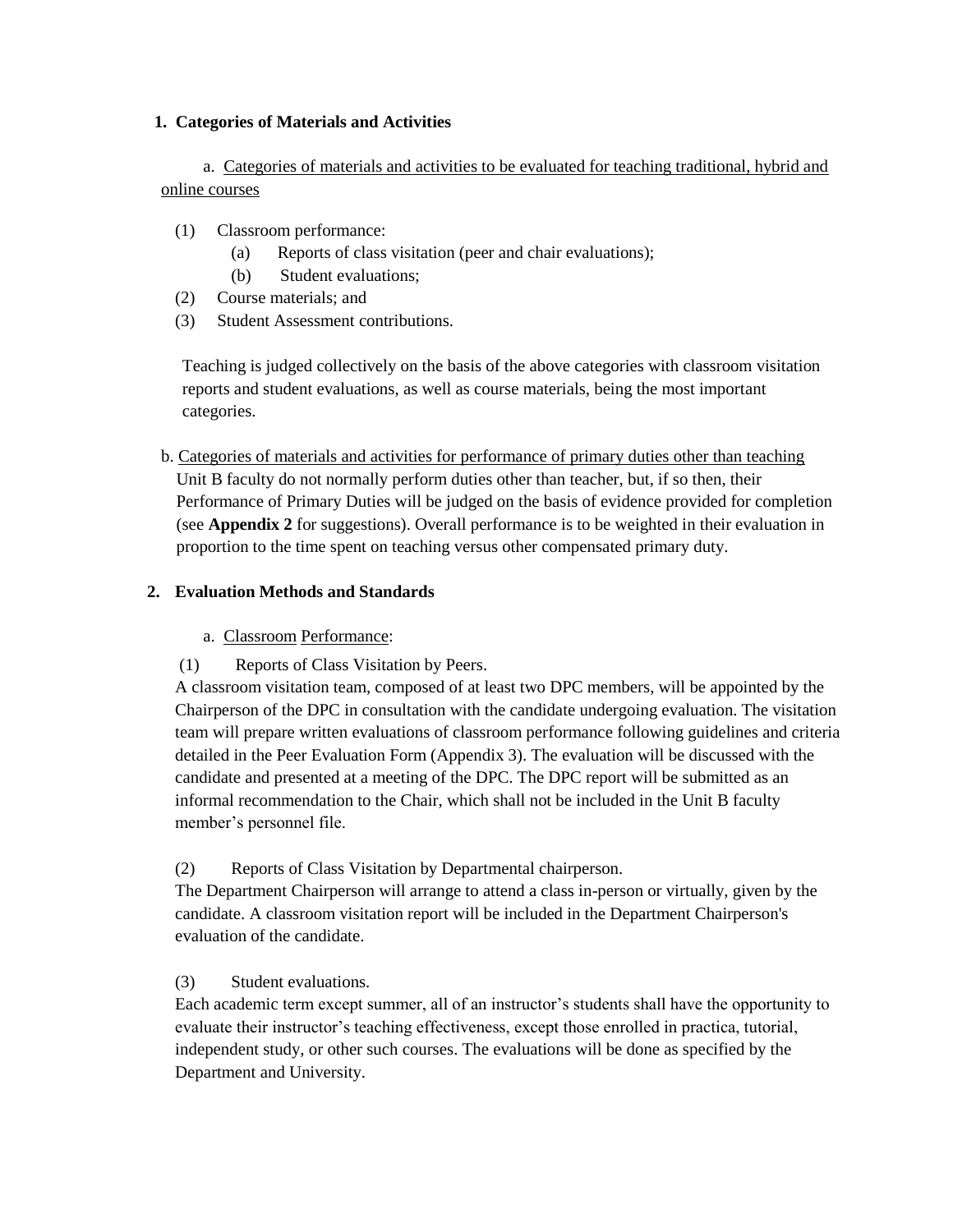### b. Course Materials:

Course materials to be submitted for evaluation are outlined in Appendix 2, Table 2 and must include: (1) up-to-date syllabus with objectives of what students will learn and practice, course grading, and attendance policies, (2) representative lecture PowerPoints and other instructor materials, (3) representative formative and summative assessments (e.g. quizzes, exams, term papers, and presentations, etc), and (4) representative laboratory exercises and skill-building assignments if applicable. Other materials and evidence of course development, revision and assessment of student learning may be included such as: (1) samples of reading lists, (2) online course pages and resources, (3) the integration of technology to meet or enhance the goals of the course, and (4) student assessment reports if applicable. Student names must be de-identified in any materials submitted.

### c. Student Assessment:

All Unit B faculty are expected to conduct assessment for student learning in their courses and in consultation with the Assessment Coordinators. The specified assessment instruments will be used and the assessment results submitted to the Assessment Coordinator in a timely fashion. Student names must be de-identified in any assessment reports or similar materials submitted.

### **3. Standards for Evaluating Teaching/PPD**

Unit B Faculty Lecturers must earn a minimum of a "satisfactory" rating from their Chair and Dean in order for their name to appear on the re-employment roster. The standards below then apply.

- a. Lecturers who have attained 10 or more years of instructional service with the University are eligible for renewable five-year contracts if they have earned "highly effective" performance evaluations for two of the preceding five years. Once the five-year appointment status has been achieved, Lecturers must receive "highly effective" performance evaluations for their teaching/ primary duties in at least two of the next five years, to continue renewing the five-year multiyear appointment [see *Contract* Article 30.2.b.(2)].
- b. If Lecturers fail to attain a multi-year contract because of not achieving sufficient numbers of " highly effective" evaluations, they will be eligible again after earning two "highly effective" performance evaluations within five years [see *Contract* Article 30.2.b.(3)].
- c. Lecturers on multi-year appointments must continue to earn a minimum level of "satisfactory" performance on annual evaluations to continue in the current multi-year contract [see *Contract* Article 30.2.b.(4)].

### **V. Criteria for Research Faculty**

#### **A. Standards for retention of Research Faculty**

Categories of Materials and Activities and Their Relative Importance Relative importance of Teaching/Performance of Primary Duties, Research/Creative Activity, and Service: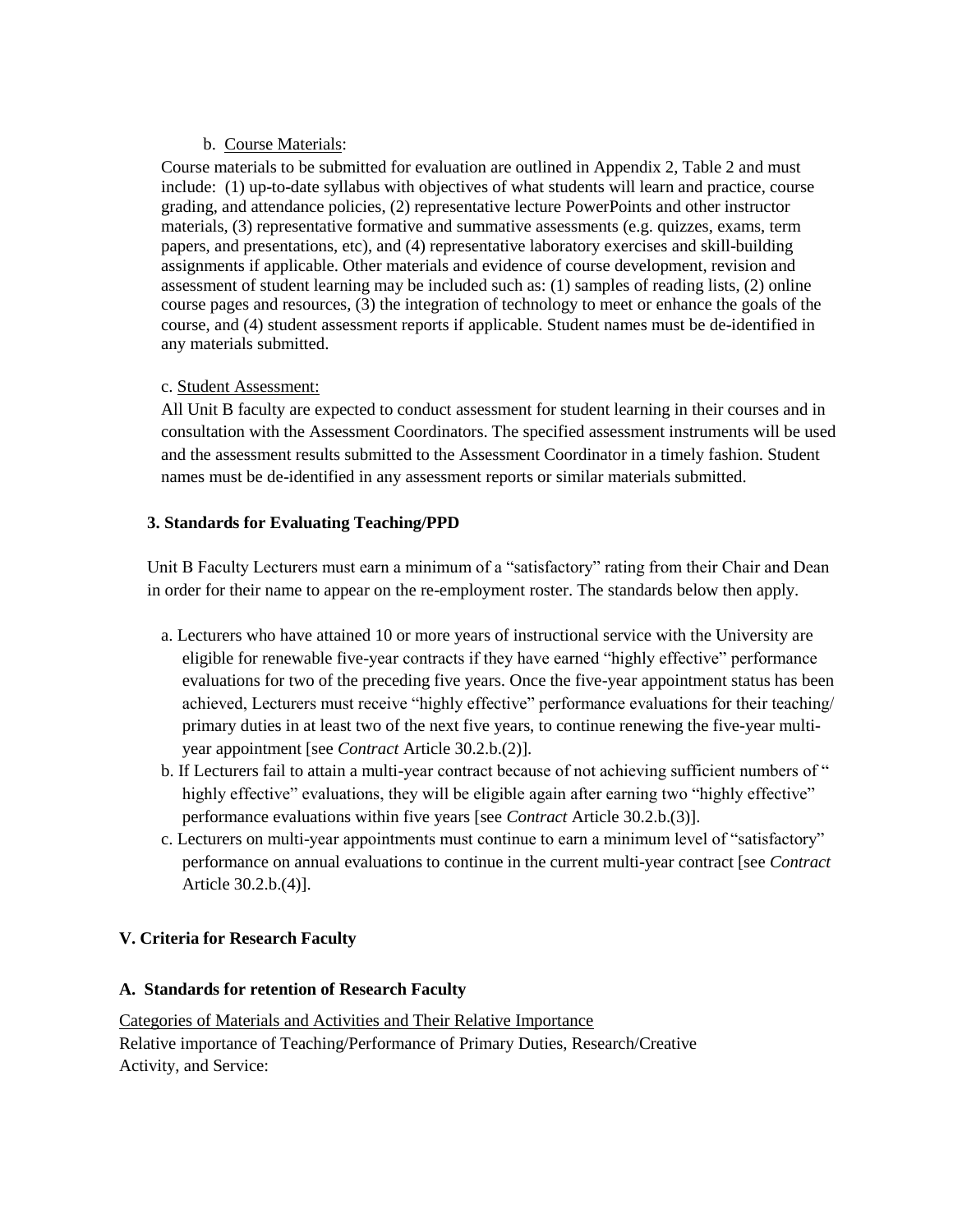Research Faculty are hired for their expertise in the research area and are expected to contribute primarily in that area. If teaching/primary duties or service requirements are specified in the letter of appointment and annual work assignments, then the candidate will also be evaluated in one or both of those areas, but such evaluation will be considered of less importance than his or her research productivity. Research faculty will provide evidence of how they are supporting the mission of the department, for example in student mentoring.

### **1. Research/Creative Activity:**

# **Please include a brief narrative, outlining your accomplishments in this area.**

- a) For retention of Research Faculty in years one and two: "highly effective" research/creative activity, as evidenced by continuous receipt of external grant funding, presentation(s) at one or more professional conferences per year, and submission of at least one manuscript per year.
- b) For retention of Research Faculty in year three: "highly effective" research/creative activity, as evidenced by continuous receipt of external grant funding, presentation(s) at one or more professional conferences, and publication of at least one peer-reviewed paper.
- c) For promotion to Research Assistant Professor: "highly effective" research/creative activity in the aggregate, through the evaluation period, as evidenced by continuous receipt of external grant funding, presentation(s) at one or more professional conferences during the evaluation period, and publication of at least one peer-reviewed paper during the evaluation period.
- d) For retention of Research Faculty in years four and beyond: "significant" research/ creative activity, as evidenced by continuous receipt of external grant funding, presentation(s) at one or more professional conferences per year, and publication of at least one peer-reviewed paper per year.
- e) For promotion to Research Associate Professor: "significant" research/creative activity in the aggregate, through the evaluation period, as evidenced by continuous receipt of external grant funding, presentation(s) at one or more professional conferences per year during the evaluation period, and publication of an average of at least one peer-reviewed paper per year during the evaluation period.
- f) For promotion to Research Professor: "superior" research/creative activity in the aggregate, through the evaluation period, as evidenced by continuous receipt of external grant funding, presentation(s) at one or more professional conferences per year during the evaluation period, and publication of an average at least two peer-reviewed papers per year, for which the candidate is the corresponding author, on work performed at CSU during the evaluation period.

# **2. Teaching/Performance of Primary Duties (if applicable): Standards as in I.A.1. (for Categories of Materials and Activities) and I.B.1.a. & b. (for Methods of Evaluation).**

- a) For retention of Research Faculty in years one-three: "highly effective" teaching/PPD (if applicable).
- b) For promotion to Research Assistant Professor, "highly effective" teaching/PPD (if applicable) in the aggregate, through the evaluation period.
- c) For retention of Research Faculty in years four and beyond: "significant" teaching/PPD (if applicable).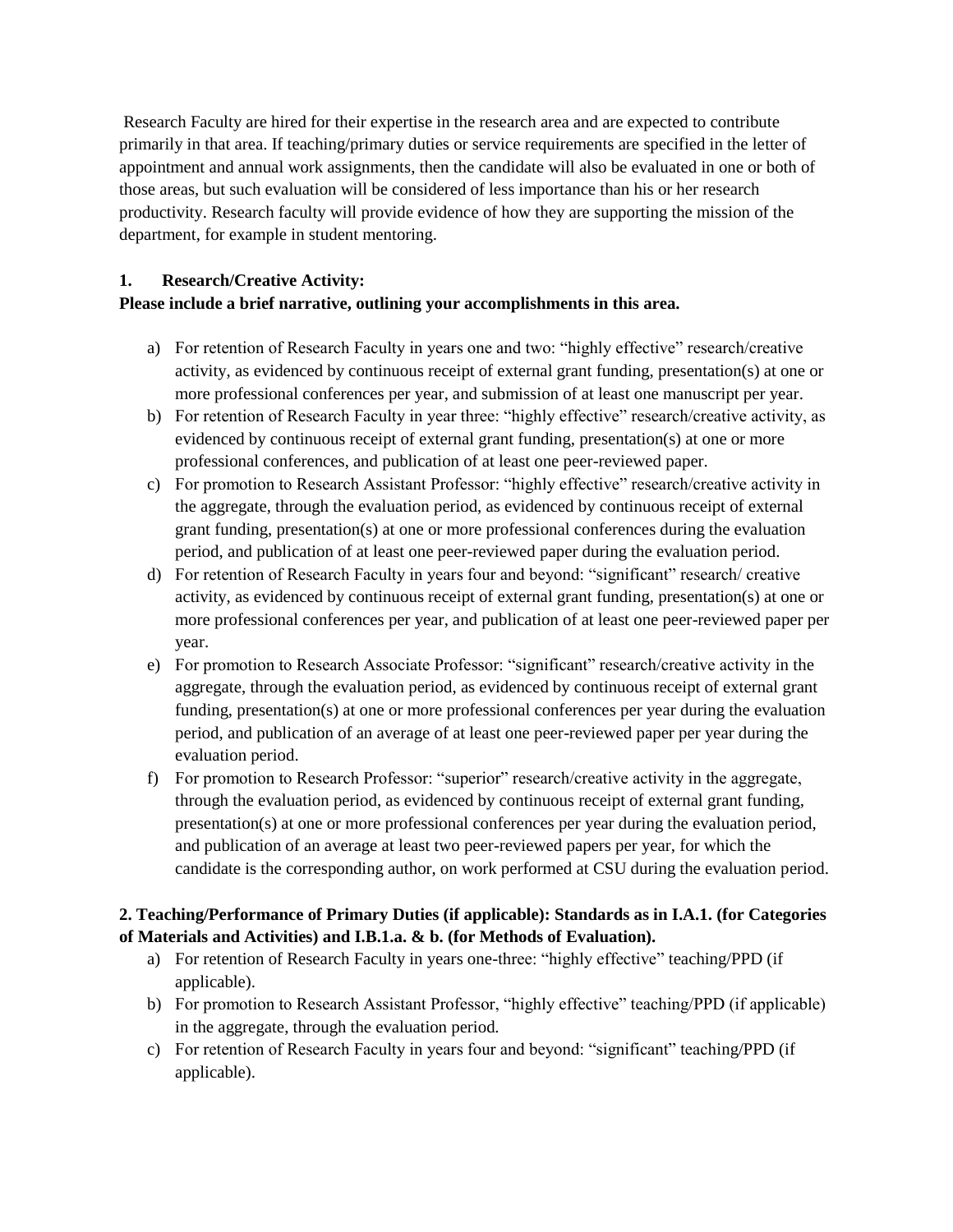- d) For promotion to Research Associate Professor, "significant" teaching/PPD (if applicable) in the aggregate, through the evaluation period.
- e) For promotion to Research Professor, "superior" teaching/PPD (if applicable) in the aggregate, through the evaluation period.

# **3. Service (if applicable): Standards as in I.A.3. (for Categories and Relative Importance) and I.B.3. (for Standards).**

- a) For retention of Research Faculty in years one-three: "highly effective" service (if applicable).
- b) For promotion to Research Assistant Professor: "highly effective" service (if applicable) in the aggregate, through the evaluation period.
- c) For retention of Research Faculty in years four and beyond: "significant" service (if applicable).
- d) For promotion to Research Associate Professor: "significant" service (if applicable) in the aggregate, through the evaluation period.
- e) For promotion to Research Professor: "significant" service (if applicable) in the aggregate, through the evaluation period.

# **VI. Criteria for Annual Evaluation of Tenured Faculty**

Tenured faculty submit a report to their chairperson biennially as noted in the *Contract*. The report summarizes their contributions in the areas of Teaching/Primary Duties, Research/Creative Activity, and Service.

Tenured faculty are evaluated by their chair and dean using the standards of "Adequate" and "Exemplary" as described below. In the case of a disagreement between a tenured faculty and the chair or dean regarding the annual evaluation, the faculty member may submit a rebuttal and request an evaluation of the submitted materials from the DPC; the rebuttal and evaluation become part of the permanent record.

# **A. Teaching/Performance of Primary Duties**

- 1. For annual evaluation of tenured faculty, the "adequate" standard is represented by maintenance of standards as evidenced by student course evaluations, course materials, evidence of contributions to course development; and completion of Primary Duties, if applicable.
- 2. the "exemplary" standard is represented by student course evaluations, course materials, evidence of contributions to course development, curriculum development, professional development for teaching improvement and major contributions in performance of Primary Duties, if applicable.

# **B. Research/Creative Activity**

1. For annual evaluation of tenured faculty, the "adequate" standard is represented by evidence of research/creative activity and participation in the scholarly community beyond campus in keeping with the level and type of resources available to the faculty member (see below); this shall include research efforts in science teaching & education or outreach for all candidates; and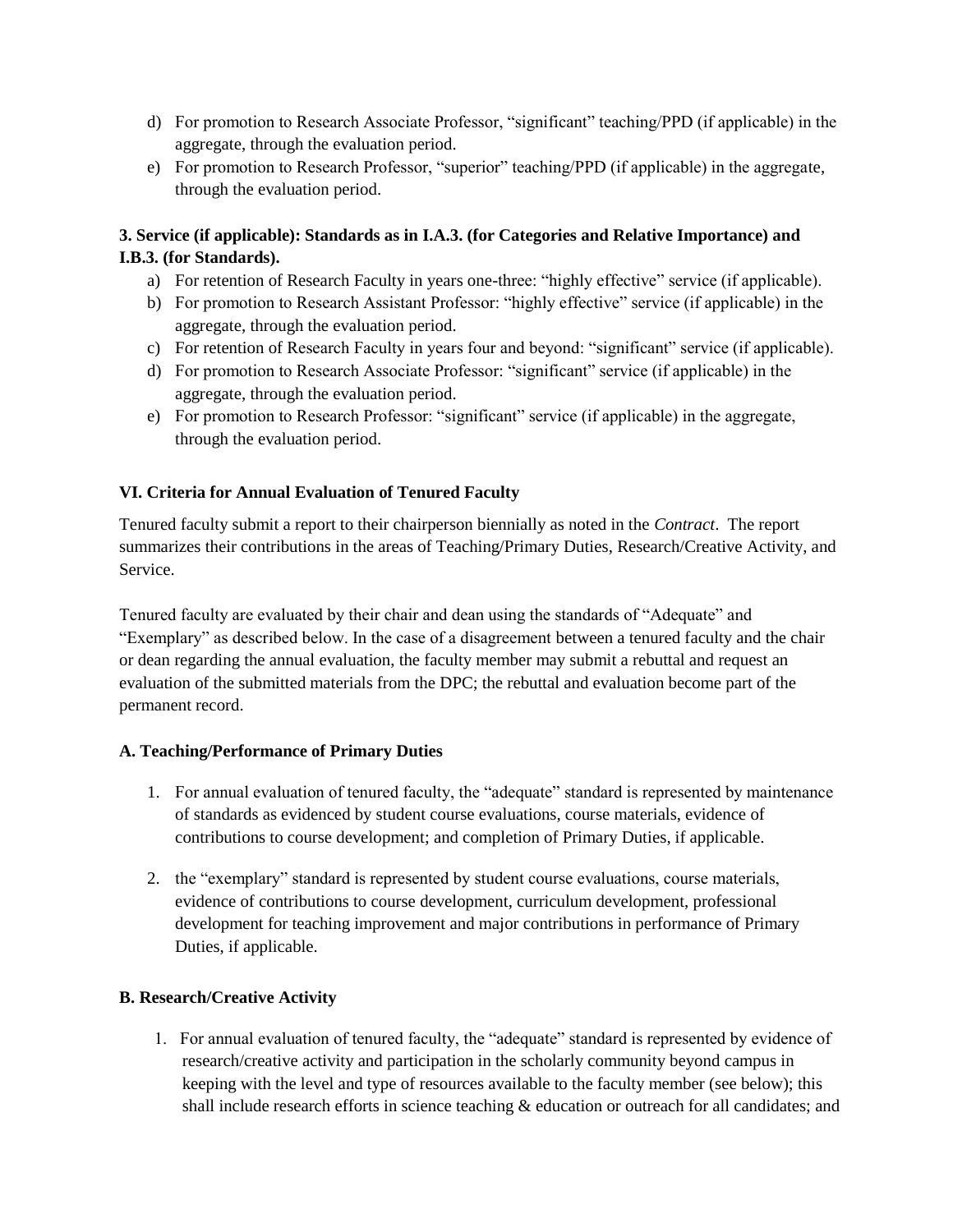2. the "exemplary" standard is represented by a scientific publication in a refereed journal, professionally-related book, or book chapter, presentation at a professional meeting, or significant contribution to an externally funded grant/fellowship. This shall include research efforts in science teaching & education or outreach for all candidates.

Tenured faculty may include an explanatory list of activities and accomplishments, for example:

- a. Use of research space on campus or off-campus;
- b. Current funding (internal, external, travel, etc.);
- c. Research-related release time; and
- d Graduate and undergraduate student research under the faculty member's direction, especially Masters theses.

# **C. Service:**

- 1. For annual evaluation of tenured faculty, the "adequate" standard is represented by evidence of service and participation at the departmental and college/university levels; and
- 2. The "exemplary" standard is represented by evidence of leadership in service at the departmental, college/university, or community level.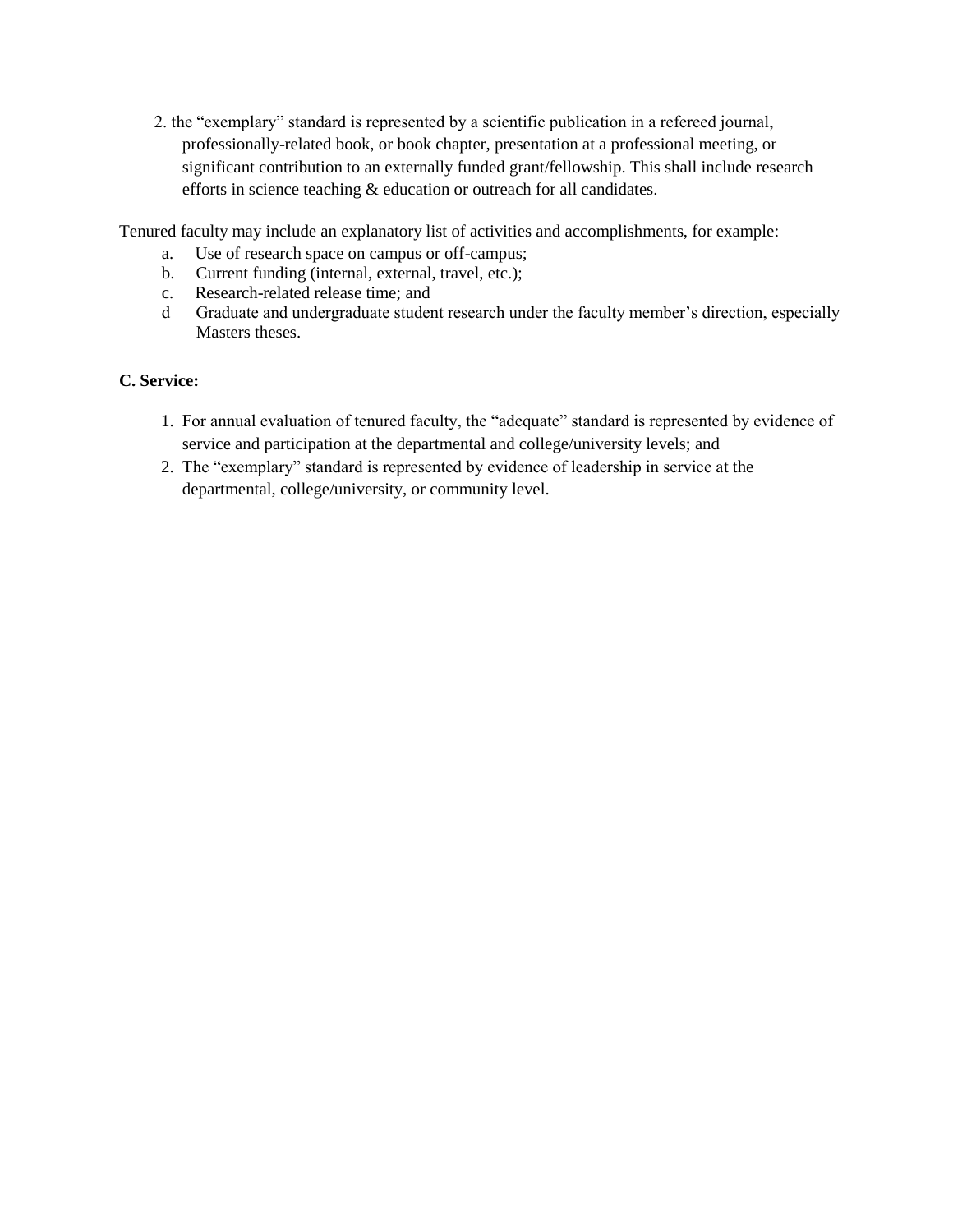# **Appendix 1: Faculty Development Plan**

Candidates are encouraged to design a faculty development plan aligned with their pending evaluation or promotion periods, and guided by relevant evaluation standards as defined in the DAC, and instructions within the *Contract*. The suggested format of the plan follows.

| <b>NAME</b>                               | TITI E |
|-------------------------------------------|--------|
| Period of Evaluation:                     |        |
| Retention Year, Rank or Promotion Sought: |        |

| <b>Criteria</b><br>(as applicable)                                                  | <b>Goal for the</b><br><b>Year/or Period of</b><br><b>Evaluation</b> | <b>Resources</b><br><b>Needed to</b><br><b>Attain</b><br>Goal | <b>Vehicles to</b><br><b>Accomplish by</b><br>the End of the<br>Year or<br><b>Evaluation</b><br><b>Period</b> | Relationship<br>to Strategic<br><b>Plan (Specify)</b> | <b>Relationship to</b><br><b>Professional</b><br><b>Standards</b><br>(if relevant) |
|-------------------------------------------------------------------------------------|----------------------------------------------------------------------|---------------------------------------------------------------|---------------------------------------------------------------------------------------------------------------|-------------------------------------------------------|------------------------------------------------------------------------------------|
| <b>Teaching</b><br>(as applicable)                                                  |                                                                      |                                                               |                                                                                                               |                                                       |                                                                                    |
| <b>Other Primary</b><br><b>Duties</b><br>(specify)                                  |                                                                      |                                                               |                                                                                                               |                                                       |                                                                                    |
| <b>Research/Creative</b><br><b>Activity</b>                                         |                                                                      |                                                               |                                                                                                               |                                                       |                                                                                    |
| <b>Publications</b>                                                                 |                                                                      |                                                               |                                                                                                               |                                                       |                                                                                    |
| Grantsmanship<br>(Submitted,<br>implementation<br>involvement,<br>progress reports) |                                                                      |                                                               |                                                                                                               |                                                       |                                                                                    |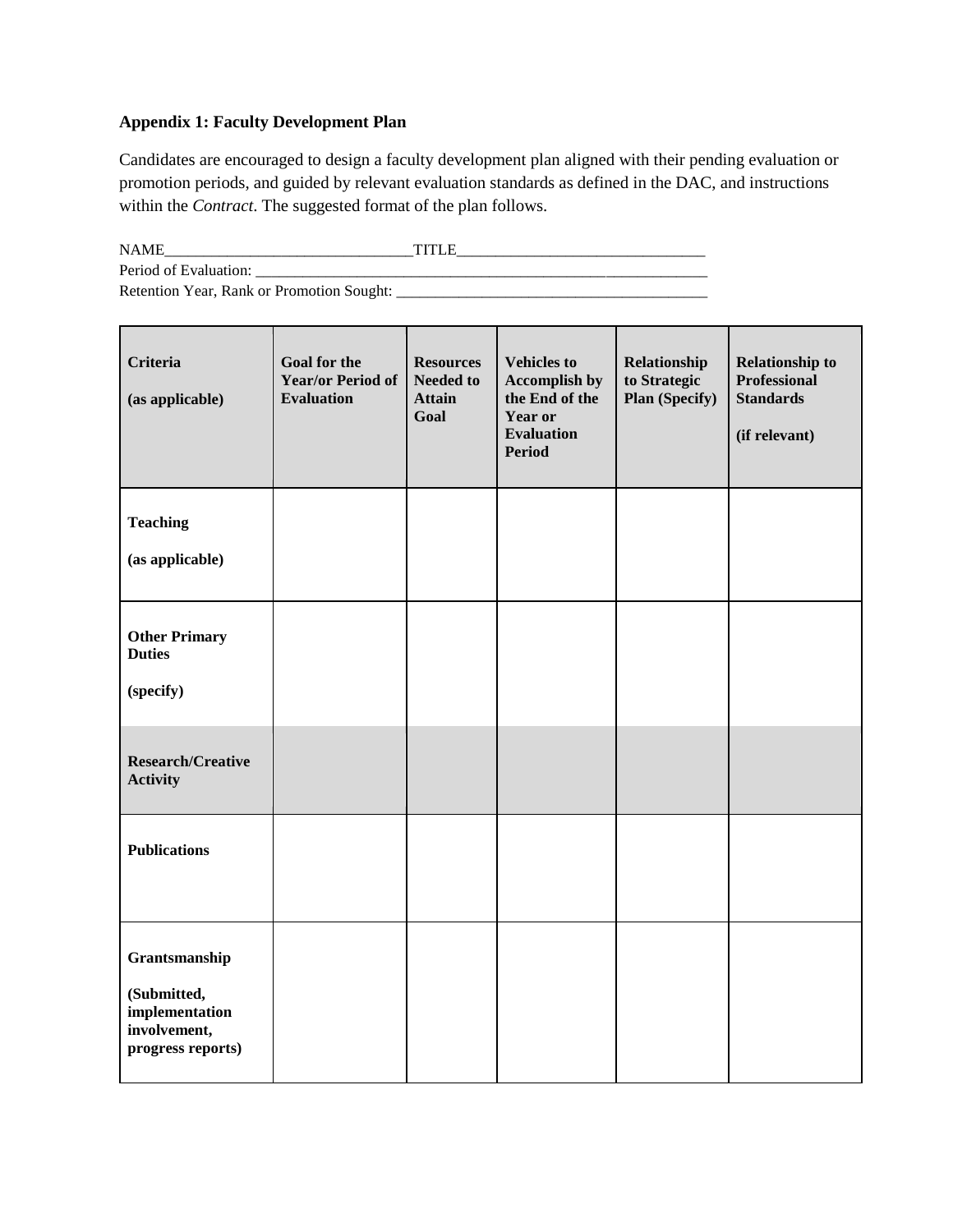| <b>Presentations</b>       |  |  |  |
|----------------------------|--|--|--|
| Other                      |  |  |  |
| <b>Service</b>             |  |  |  |
| <b>Department</b><br>Level |  |  |  |
| <b>College Level</b>       |  |  |  |
| <b>University Level</b>    |  |  |  |
| Community                  |  |  |  |

**-------------------------------------------------------------------** 

**Employee Date ------------------------------------------------------------------- ------------------------------------------------------- Chairperson/Program Director Date Dean Date**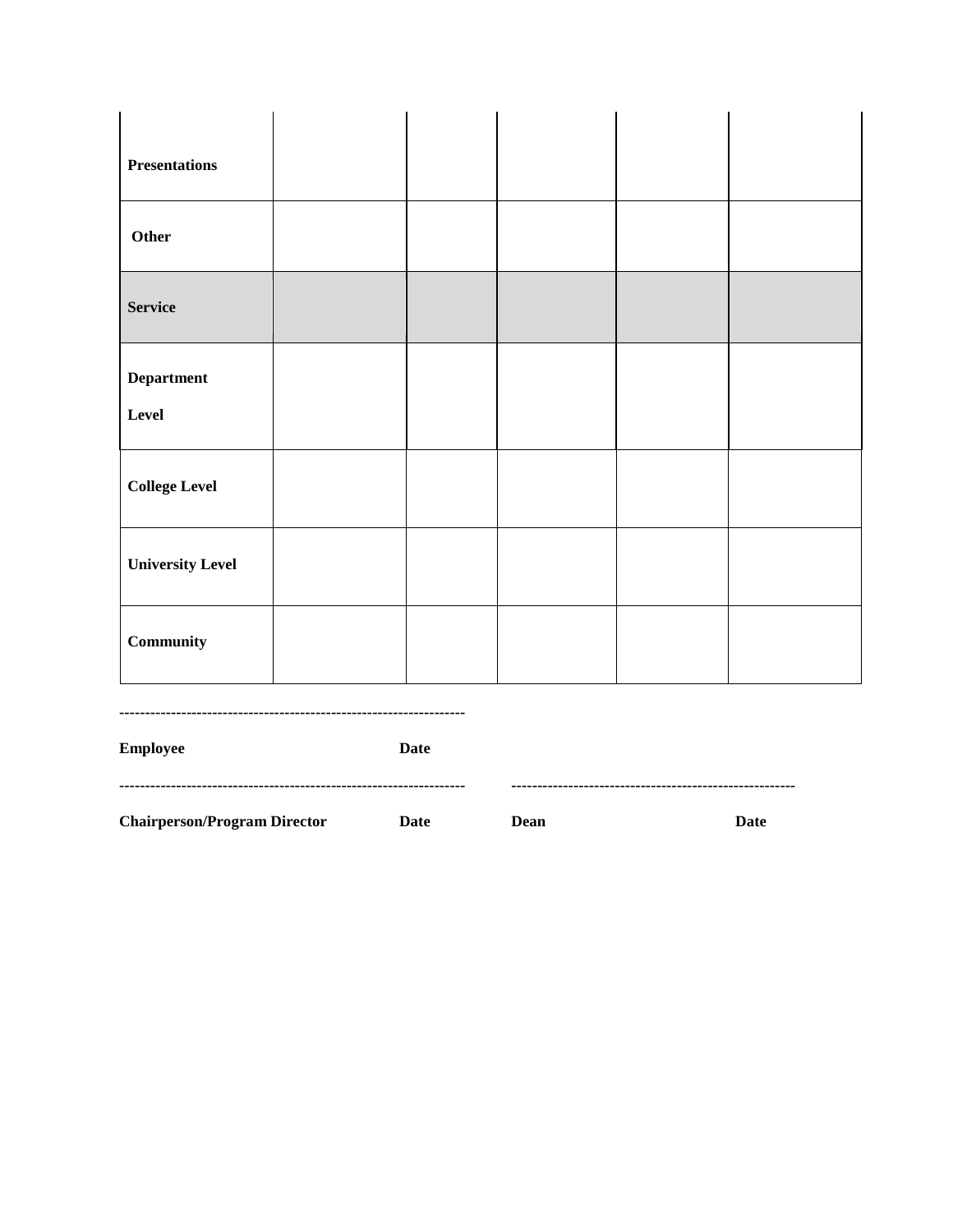### **Appendix 2. Teaching and Performance of Primary Duties**

The two sections of the category Teaching/Performance of Primary Duties (PPD) are to be weighted in the evaluation in proportion to the assignment of CUEs on the Revised Work Assignment.

The PPD are as central to the function of the institution as direct instruction. Compensated duties or other activities, where release time has been provided, are just as important as direct instructional activities, and should be viewed as contributing to one's professional development and the mission of the University. Examples of Primary Duties include Assessment Release Time, Advising Release Time, Program Coordinator release time, Administrative Release Time, Facilities Director, and other compensated activities not associated with teaching or research.

The materials required to meet the performance standards of Teaching/Performance of Primary Duties are tabulated below.

#### **Table 1: Categories of Materials for Evaluating Teaching and Performance of Primary Duties**

| A. TEACHING                                                          | <b>B. PRIMARY DUTIES</b>                    |
|----------------------------------------------------------------------|---------------------------------------------|
| Classroom performance<br>a.                                          | a. Description of duties                    |
| Course Materials<br>h.                                               | b. Performance evaluation                   |
| Curriculum revision, development and<br>$\mathbf{c}$ .<br>assessment | c. Evidence of completion of primary duties |
| Professional development<br>d.                                       | d. Other supportive evidence                |

#### **Table 2: Materials to be evaluated by the DPC for Column A: Teaching**

| Category                    | <b>Materials to be Submitted</b>                                                                                                                                                                                                                                                                                                                                                                                                                                                                                                                                                          |
|-----------------------------|-------------------------------------------------------------------------------------------------------------------------------------------------------------------------------------------------------------------------------------------------------------------------------------------------------------------------------------------------------------------------------------------------------------------------------------------------------------------------------------------------------------------------------------------------------------------------------------------|
| Classroom performance<br>a. | Chair Evaluation<br>Peer evaluations<br>$\mathfrak{D}_{\cdot}$<br>$\mathcal{F}_{\mathcal{L}}$<br>Student evaluations                                                                                                                                                                                                                                                                                                                                                                                                                                                                      |
| Course materials<br>b.      | up-to-date syllabi must be included with details on mode of teaching<br>1.<br>(traditional, online/distance learning, hybrid, etc.), Up-to-date course<br>assessment, grading, and attendance policies<br>2.<br>representative lecture PowerPoints and on-line course pages<br>3.<br>formative and summative assessments (e.g. quizzes, exams, term papers,<br>and presentations)<br>laboratory exercises and skill-building assignments<br>4.<br>5.<br>other materials (reading lists, online, resources, examples of how<br>technology is integrated to meet/enhance course goals, etc) |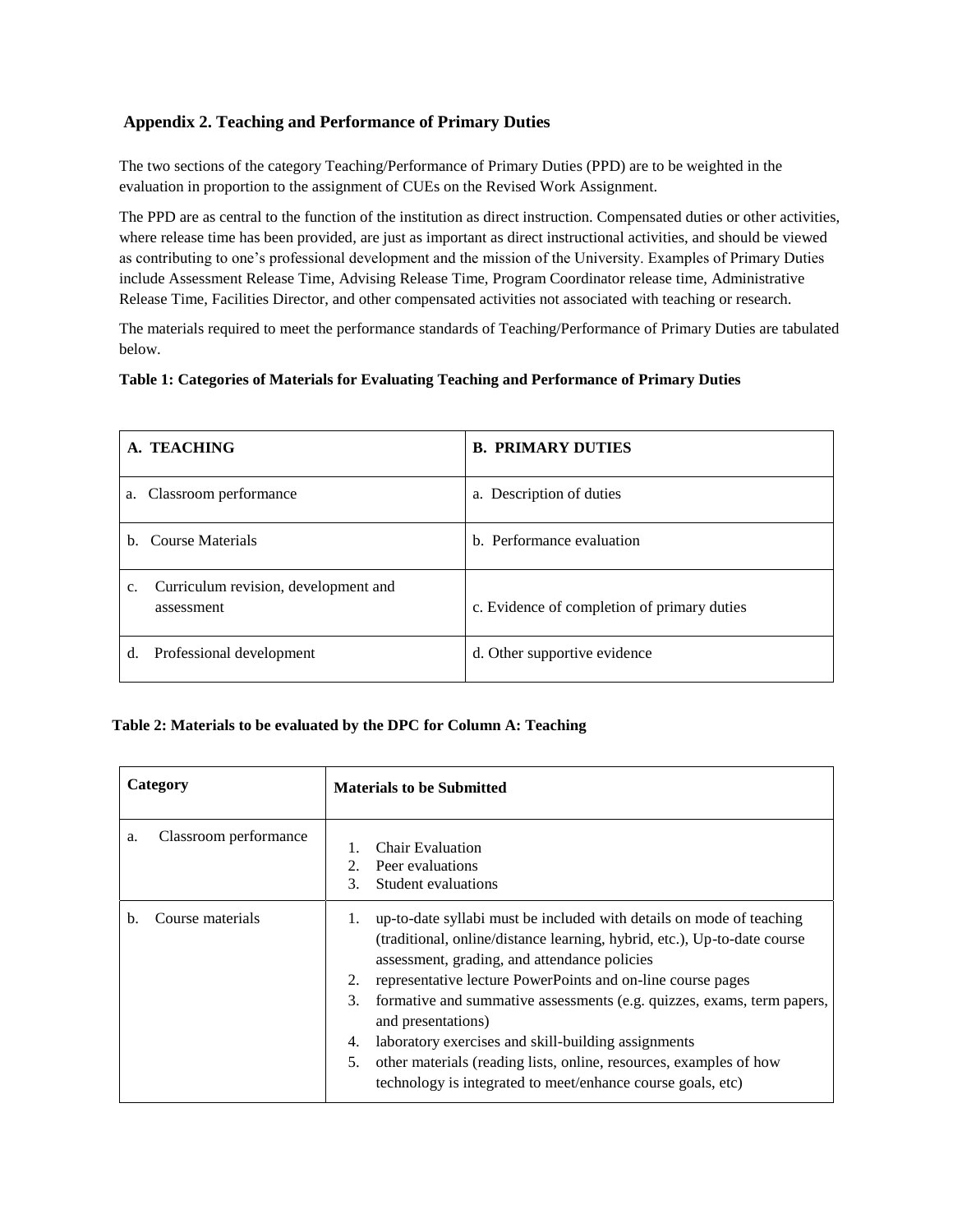| Curriculum revision,<br>development, and student<br>learning assessment | Original instructional materials for new courses<br>Original assessment materials for existing and new courses<br>Substantive updates to course materials<br>Contributions to positive changes in the program's curriculum<br>Submission of required assessment reports to assessment coordinators |  |
|-------------------------------------------------------------------------|----------------------------------------------------------------------------------------------------------------------------------------------------------------------------------------------------------------------------------------------------------------------------------------------------|--|
| Professional<br>d.<br>development                                       | Documentation of participation in professional development activities<br>that contribute to course revision or development, including official<br>certification and professional contributions<br>Documentation or evidence of teaching improvement                                                |  |

#### **Table 3: Materials to be Evaluated by the DPC for Column B: Performance of Primary Duties**

| Category                                    | <b>Materials to be Submitted</b>                                             |
|---------------------------------------------|------------------------------------------------------------------------------|
| 1. Description of duties                    | 1. Revised faculty work assignment<br>2. Synopsis/summary of primary duties  |
| 2. Performance evaluation                   | Letter of evaluation by Chair of Biology Department or direct<br>supervisor* |
| 3. Evidence of completion of duties         | Report or similar documentation that shows that<br>responsibilities were met |
| 4. Other supportive evidence of achievement | Other relevant activities and/or contributions,                              |

\*A letter of evaluation for each primary duty should include a statement of assigned duties, a listing of goals and objectives for the release time, and an assessment of the faculty member's performance of the duty. The chairperson may include their evaluation of primary duties in their overall narrative of the candidate.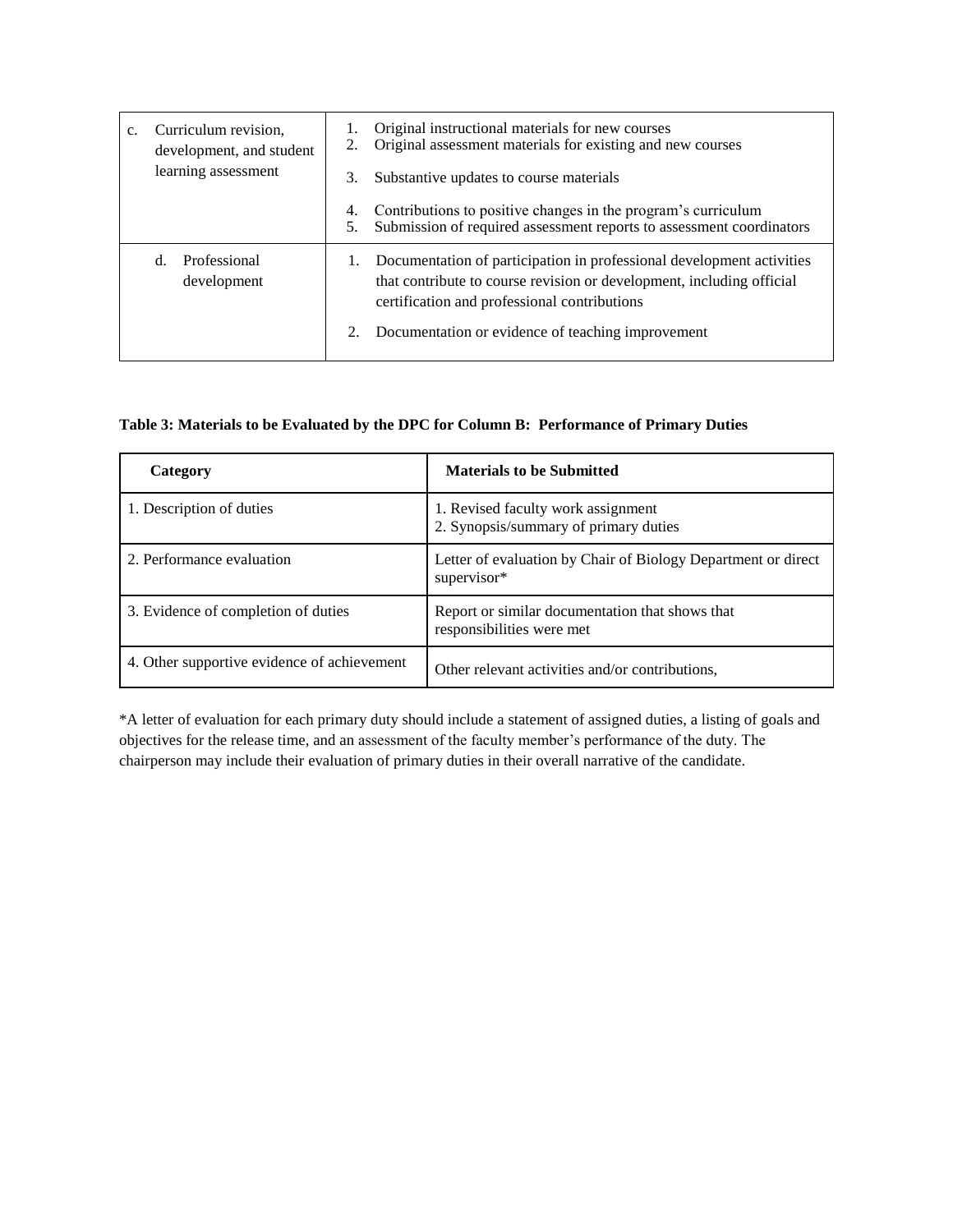#### **Appendix 3. Peer Evaluation Form**

Please complete the form below including a synopsis and/or letter that identifies possible areas of merit or concern. Include an overall rating of the instructor on the incremental scale from satisfactory, effective, highly effective, and significant to superior noting if the evaluation standard as described in the DAC was met.

Instructor: Date: Class: Topic: Online, Hybrid or traditional: Approx. number of students:

| Criterion                                                                                                                                                                             | Limited | Satisfac-<br>tory | Effect-<br>ive | Highly<br>Effect-<br>ive | Signifi-<br>cant | Superi-<br><b>or</b> | <b>Not</b><br>Applic-<br>able |
|---------------------------------------------------------------------------------------------------------------------------------------------------------------------------------------|---------|-------------------|----------------|--------------------------|------------------|----------------------|-------------------------------|
| Alignment of course materials with level and<br>scope of the course and learning outcomes of the<br>program                                                                           |         |                   |                |                          |                  |                      |                               |
| Instructor's organization and flow during<br>lecture/discussion and/or lab                                                                                                            |         |                   |                |                          |                  |                      |                               |
| Interest, enthusiasm of instructor and interactions<br>with students                                                                                                                  |         |                   |                |                          |                  |                      |                               |
| Use of examples, explanations and anecdotes that<br>aid student learning and are relevant to students                                                                                 |         |                   |                |                          |                  |                      |                               |
| Quality and use of teaching materials including<br>include technology and scientific instruments,<br>Learning Management System (Moodle or other),<br>hand-outs, online videos, etc,) |         |                   |                |                          |                  |                      |                               |
| Student engagement and learning<br>community including collaborative discussions,<br>peer-to-peer activities and discourse in and out of<br>the class                                 |         |                   |                |                          |                  |                      |                               |

Synopsis and overall rating: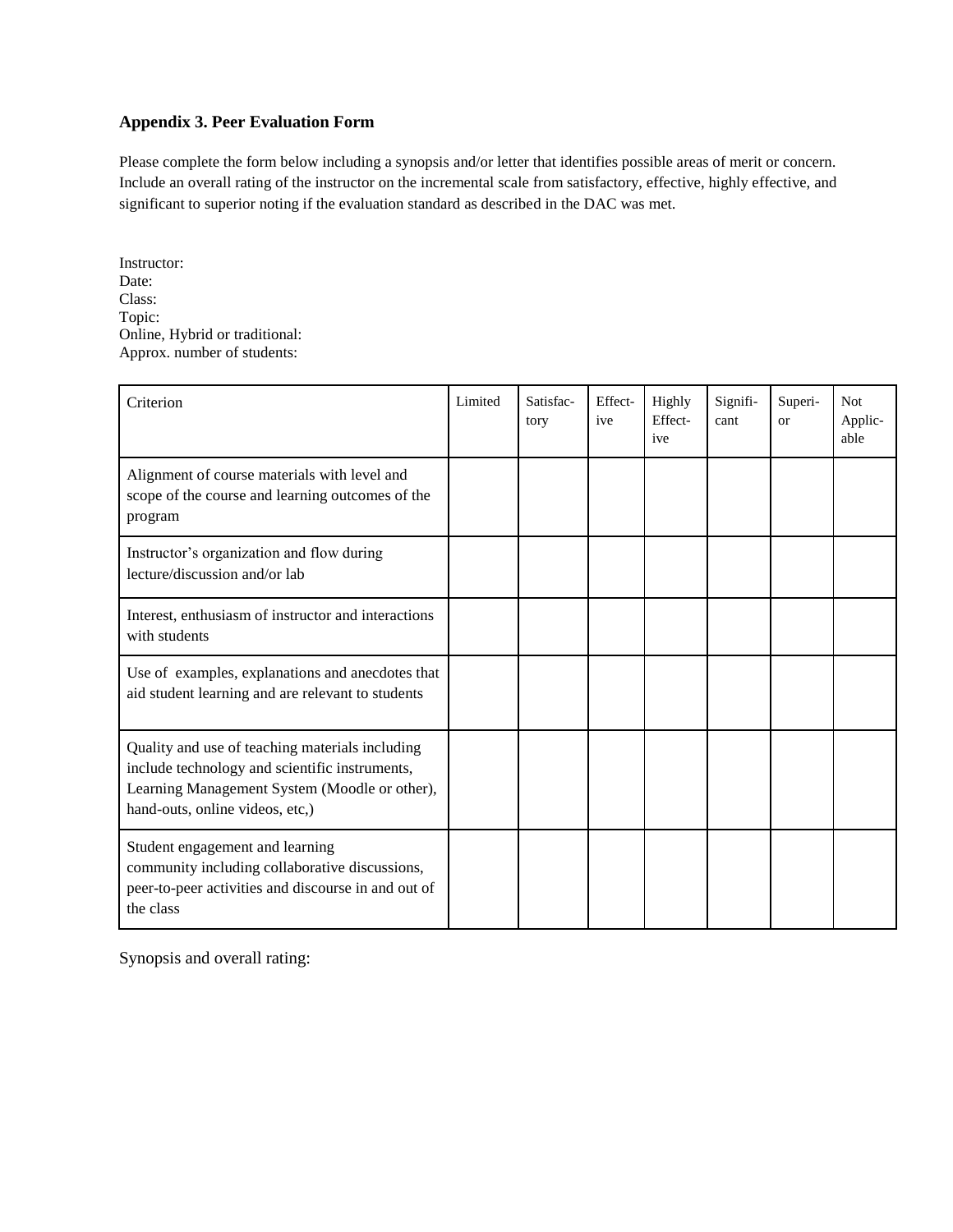|                | <b>Research Categories</b>                                                                                                           |                                                                                    |                                                                                                                                                    |                                                                                                                                                                          |  |
|----------------|--------------------------------------------------------------------------------------------------------------------------------------|------------------------------------------------------------------------------------|----------------------------------------------------------------------------------------------------------------------------------------------------|--------------------------------------------------------------------------------------------------------------------------------------------------------------------------|--|
| Item<br>Letter | <b>1- Grants and Publications</b>                                                                                                    | 2-Fellowships &<br><b>Awards</b>                                                   | <b>3-Presentations</b>                                                                                                                             | $4-$<br>Professional/research<br>development                                                                                                                             |  |
| A              | a) Competitive, extramural,<br>multi-year research grant or its<br>progress report<br>b) Professional, peer-reviewed<br>publications | a) Extramural grant<br>one year or less or<br>b) Competitive<br>fellowship         | Invited presentation at<br>a national or<br>international meeting                                                                                  | a) Major advisor for<br>one or more<br>finished MSc<br><b>Theses</b><br>b) Receipt of<br>intramural<br>grant                                                             |  |
| $\overline{B}$ | Professionally-related book,<br>book chapter, or monograph                                                                           | Non-refereed<br>extramural grant,<br>scholarship/<br>Fellowship or<br>Travel award | Research<br>presentation, poster<br>session,<br>contributive<br>paper,<br>symposium, or<br>working group<br>meeting at an<br>international meeting | a) Grant proposal<br>submitted for funding<br>b) Manuscript<br>submitted for<br>publication                                                                              |  |
| $\overline{C}$ | Book chapter<br>or published<br>review                                                                                               | Submission of<br>extramural grant<br>proposal                                      | Research oral<br>presentation, poster<br>session, contributive<br>paper, or<br>symposium, or<br>working group<br>meeting at national<br>meeting    | a) Professionally-<br>related departmental or<br>invited seminar<br>b) Seminar or speaking<br>engagement promoting<br>research to university<br>or community<br>audience |  |

# **Appendix 4. Research/Creative Activity Table**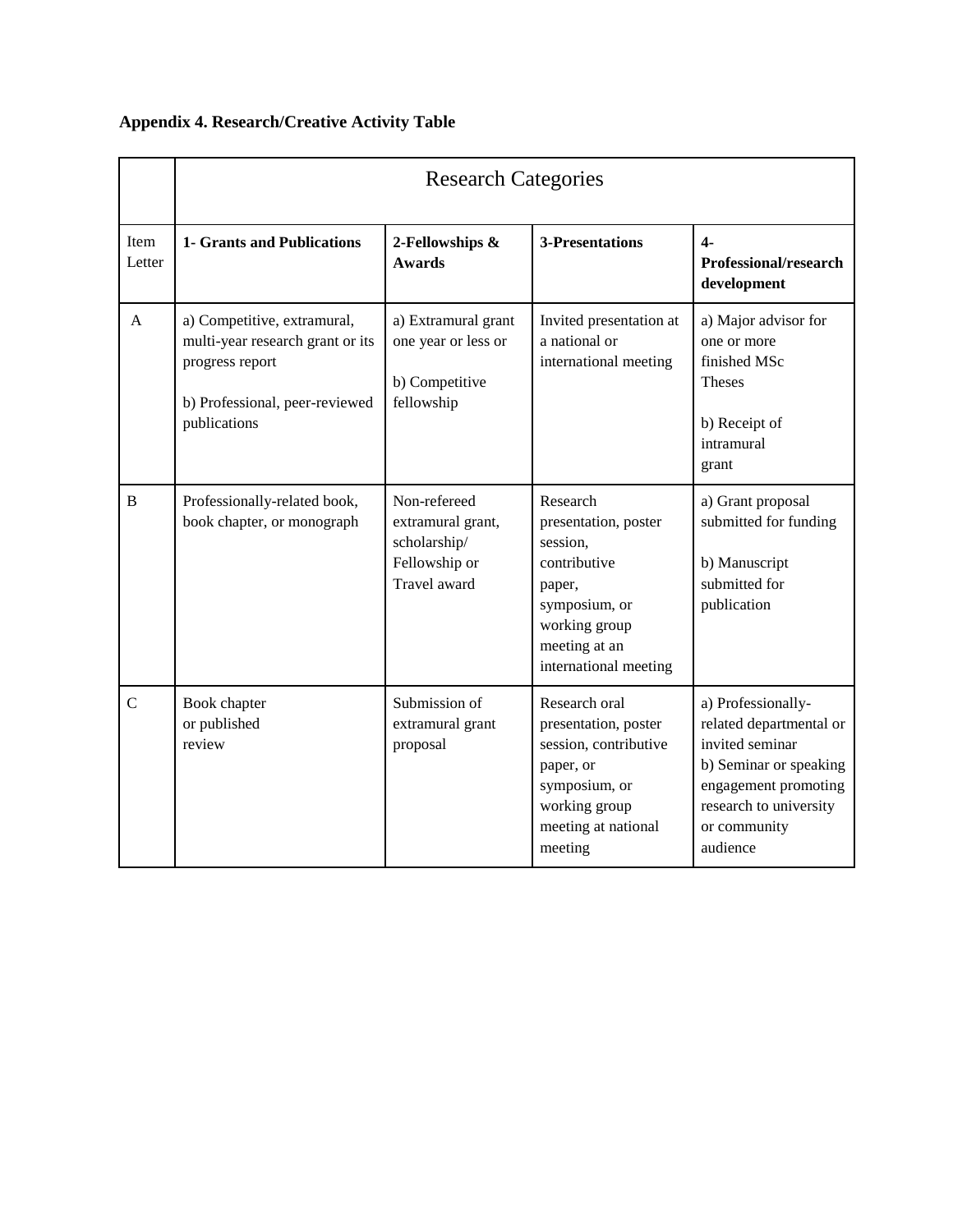| D | <b>Technical Report</b> | Grants or travel<br>awards for students<br>directly associated to<br>research | a) Local presentation<br>$\alpha$<br>poster session,<br>contributive paper,<br>symposium<br>presentation<br>b) Completed M.S.<br>graduate student<br>thesis<br>c) Seminar<br>presentation at<br>University or<br>Department | a) Student mentorship<br>of students and<br>volunteer students who<br>are not receiving<br>credit; e.g. funded by<br><b>CSER</b><br>b) tutoring students for<br>success in research<br>courses taught by other<br>professors or for<br>research/grad program<br>recruitment |
|---|-------------------------|-------------------------------------------------------------------------------|-----------------------------------------------------------------------------------------------------------------------------------------------------------------------------------------------------------------------------|-----------------------------------------------------------------------------------------------------------------------------------------------------------------------------------------------------------------------------------------------------------------------------|
| E |                         |                                                                               | Symposium, Scholarly<br>and professional<br>working group<br>research activities to<br>enhance engagement<br>in STEM areas                                                                                                  |                                                                                                                                                                                                                                                                             |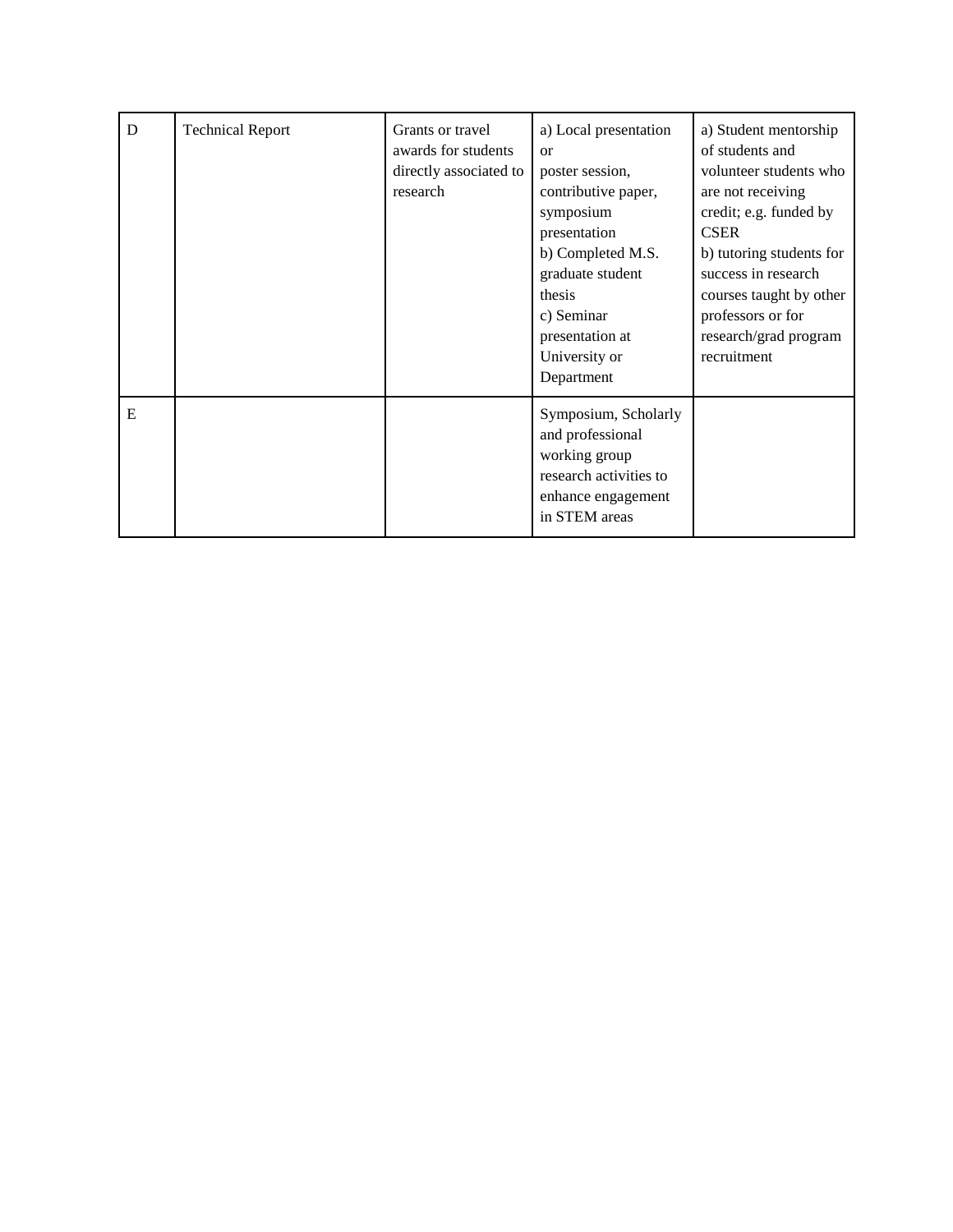# **Appendix 5. Service Table PROPOSED**

|                | <b>Service Categories</b>                                                                                                                                   |                                                                                                                                                                         |                                                                                 |                                                                                                                                                                                                     |  |
|----------------|-------------------------------------------------------------------------------------------------------------------------------------------------------------|-------------------------------------------------------------------------------------------------------------------------------------------------------------------------|---------------------------------------------------------------------------------|-----------------------------------------------------------------------------------------------------------------------------------------------------------------------------------------------------|--|
| Item<br>Letter | $\mathbf{1}$<br>Departmental activities                                                                                                                     | 2<br>University and College<br>activities                                                                                                                               | 3<br>Professionally-related<br>Community service and<br>Outreach                | $\overline{4}$<br>Other                                                                                                                                                                             |  |
| A              | Active<br>participation on<br>Department committees<br>or initiatives including<br>search, grievance<br>committees, peer<br>evaluations, workshops,<br>etc. | Active<br>participation on College<br><b>or</b><br><b>University Committees</b><br>and initiatives including<br>search, grievance,<br>accreditation<br>committees, etc. | Public lectures.<br>workshops,<br>presentations to lay<br>audiences             | Additional discipline-<br>related service not<br>otherwise mentioned.<br>including<br>uncompensated<br>technical, facility<br>support and consult;<br>external<br>theses/dissertation<br>committees |  |
| B              | Office/Leadership role<br>on Department<br>committee or initiatives                                                                                         | Office/Leadership role<br>on College or<br><b>University Committee</b><br>or initiatives                                                                                | Service to professional<br>organizations; reviewer<br>for<br>journals or grants |                                                                                                                                                                                                     |  |
| $\mathbf C$    | Student advising<br>(unassigned) including<br>student clubs/groups;<br>Mentoring student<br>research                                                        | Advisor to student<br>clubs/groups                                                                                                                                      | Judge at science fairs,<br>external research<br>symposia or similar<br>events   |                                                                                                                                                                                                     |  |
| D              | Student<br>retention/recruitment<br>activities; facilitating<br>formal exchanges<br>among students and<br>faculty, other<br>institutions, etc.              | Participation in<br>university or college-<br>wide<br>retention/recruitment<br>activities, or student<br>symposia and<br>workshops                                      |                                                                                 |                                                                                                                                                                                                     |  |
| E              | Graduate student thesis<br>committee                                                                                                                        | Union service                                                                                                                                                           |                                                                                 |                                                                                                                                                                                                     |  |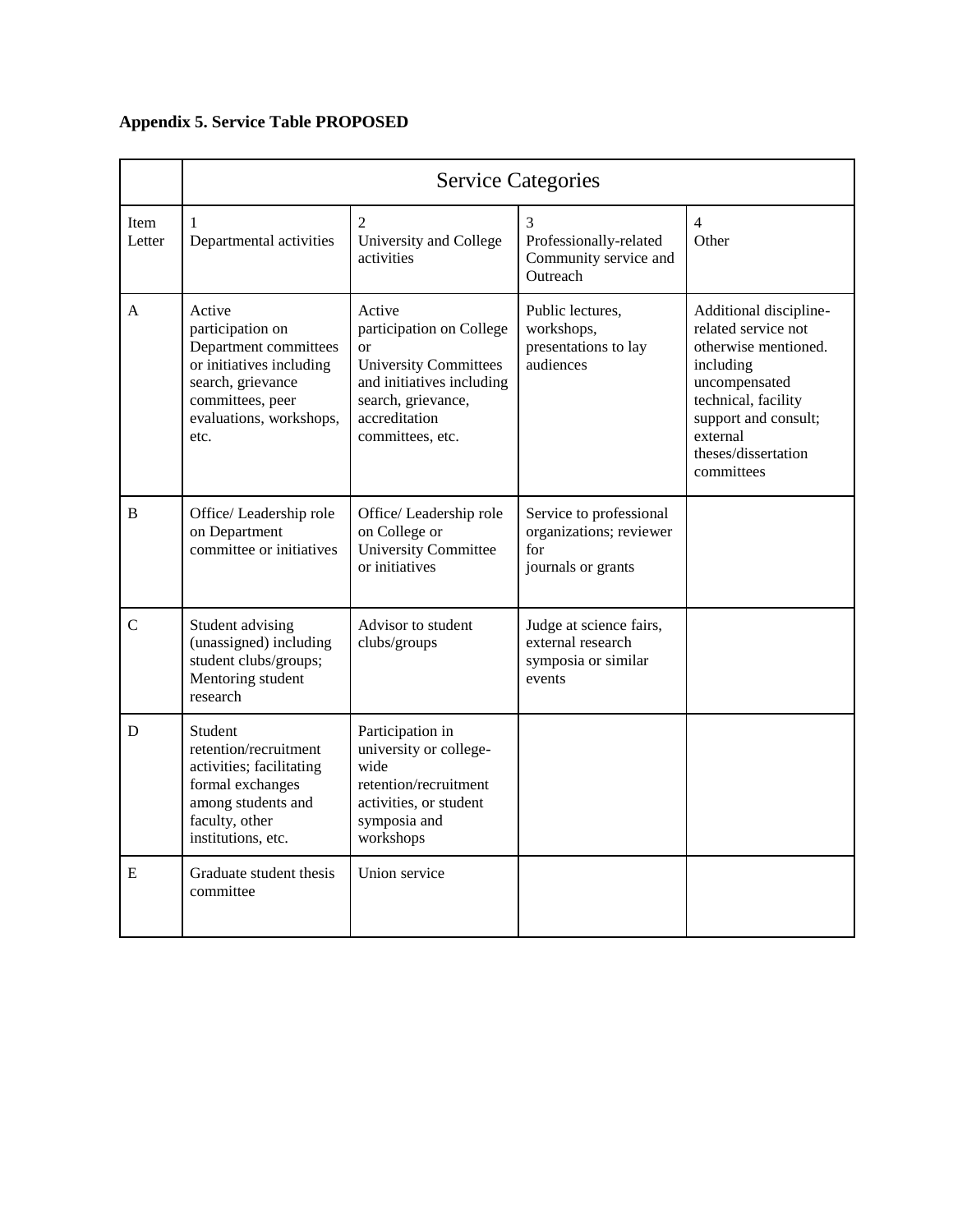# THE DISTANCE EDUCATION POLICY FOR THE DEPARTMENT OF BIOLOGICAL SCIENCES Approved November 19, 2020

### GENERAL DEFINITIONS

**Distance Education Committee** –when used throughout this document, the term shall be taken to mean a committee of the Biology Department that consists of selected Unit A members of the department. Department committees are appointed each year by the Chair.

**University Distance Education Committee-** when used throughout this document, the term shall be taken to mean the university-wide committee with faculty and administration members elected and/or appointed as detailed in Appendix G of the Contract.

**Center for Teaching and Research Excellence (CTRE)** –when used throughout this document, the term shall be taken to mean the unit within the University that provides faculty development opportunities and support that hasten faculty attainment of professional goals in teaching and research.

**Online Course** –when used throughout this document, the term shall be taken to mean any course that is taught predominantly online as described in Appendix G of the Contract.

**Hybrid Course** –when used throughout this document, the term shall be taken to mean any course that is taught online but with regularly scheduled on-campus meetings as described in Appendix G of the Contract.

### BIOLOGY COURSES CURRENTLY APPROVED FOR ONLINE OR HYBRID DELIVERY

Online:

- BIOL 1150 Human Biology
- BIOL 1230 Biology of Reproduction
- BIOL 1250 Biology of Sexual Diseases

Hybrid:

- BIOL 1070 Biological Science Survey I Lecture and Laboratory
- BIOL 1080 Biological Science Survey II Lecture and Laboratory
- BIOL 1130 Science in Service Society
- BIOL 1510 Biology Concepts
- BIOL 2059 Intro Microbiology

### POLICIES

The Department accepts on-line and/or hybrid courses to apply toward a biology degree so long as a course is officially approved by the University, or in the case of transfer courses, is accepted as comparable credit by the University and/or Department. The total number of online/hybrid courses in any case should not exceed 50% of total credits applied toward the degree.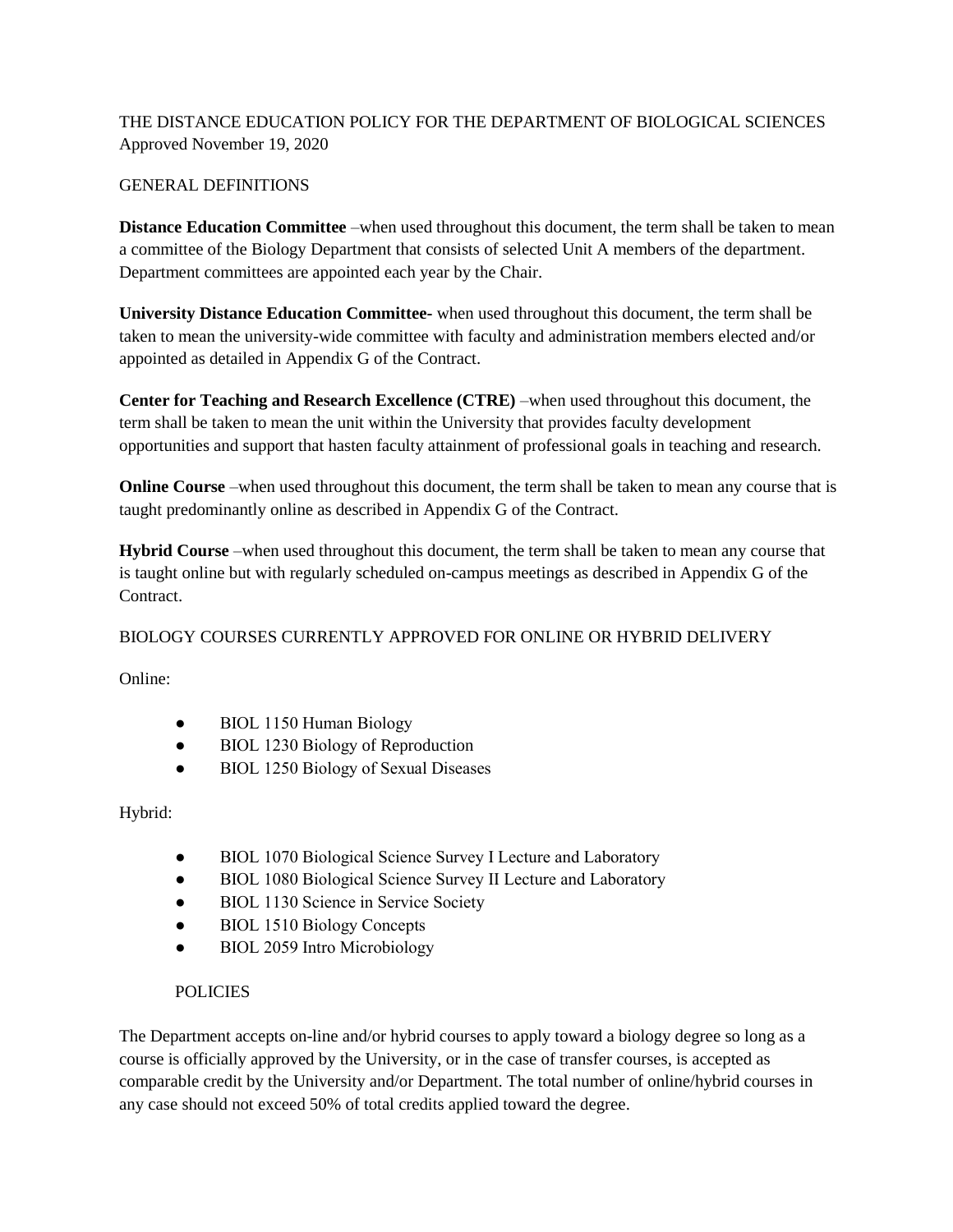All faculty who teach on-line/hybrid courses must have successfully completed the Online Certification Training (OCT) offered by the CTRE or comparable training approved by the CTRE. The training must be completed in time for the beginning of the course.

The Department shall approve new on-line/hybrid courses as outlined below. This process is the same used for face-to-face courses and follows university policy. After Step 2, the faculty member proposing the course will prepare appropriate Curriculum Forms and continue the process.

1.The faculty member submits a revised or new course proposal to the department chairperson.

2.The approved proposal is submitted to the Department Curriculum Committee for review.

3. Curriculum Forms are prepared (1 and 2 for courses, 3 and 4 for programs) and signed by the Chair and course review is then sought from the College and University beginning with review by the university Distance Education Committee (DEC). The process is outlined on the Distance Education Committee websit[e](https://www.csu.edu/DEC/approvalprocess.htm) [https://www.csu.edu/DEC/approvalprocess.htm.](https://www.csu.edu/DEC/approvalprocess.htm)

 4. If approved by DEC, the Curriculum Forms are signed and sent to the College of Arts and Sciences Curriculum Committee and other curriculum committees as applicable, for example:

a The General Education Committee

b. The University Council on Teacher Education

c. The Graduate Curriculum Council

 5. The University Curriculum Coordinating Committee is the final committee to review curriculum forms before submission to the Office of Academic Affairs and signed by the Provost. Approved courses are then entered into the course scheduling system and listed in the appropriate publications.

The Department process for monitoring and reviewing on-line/hybrid courses relies upon the department Distance Education Committee with advice from the CTRE as needed. The Committee monitors and reviews on-line/hybrid course offerings and makes recommendations for changes or improvements to the Department Curriculum Committee.

Online/hybrid courses will be treated equally as face-to-face courses and evaluated in similar manner as dictated by the Departmental Application of Criteria. This includes peer and student evaluations and review of course materials by the Departmental Personnel Committee. Faculty who teach on-line/hybrid courses will be required to schedule with evaluators a time to visit a virtual class and view relevant course materials as needed. An asynchronous class recording can be used for faculty evaluation.

Academic advisors will counsel students on the specifics of distance education expectations and courses available. Advisors and instructors of an online/hybrid course will also provide students access to supports such as the *Smart Measure Online Readiness Assessment* (http://csu.readi.info/) that helps students identify their learning styles, technological knowledge, computer literacy, and/or competing